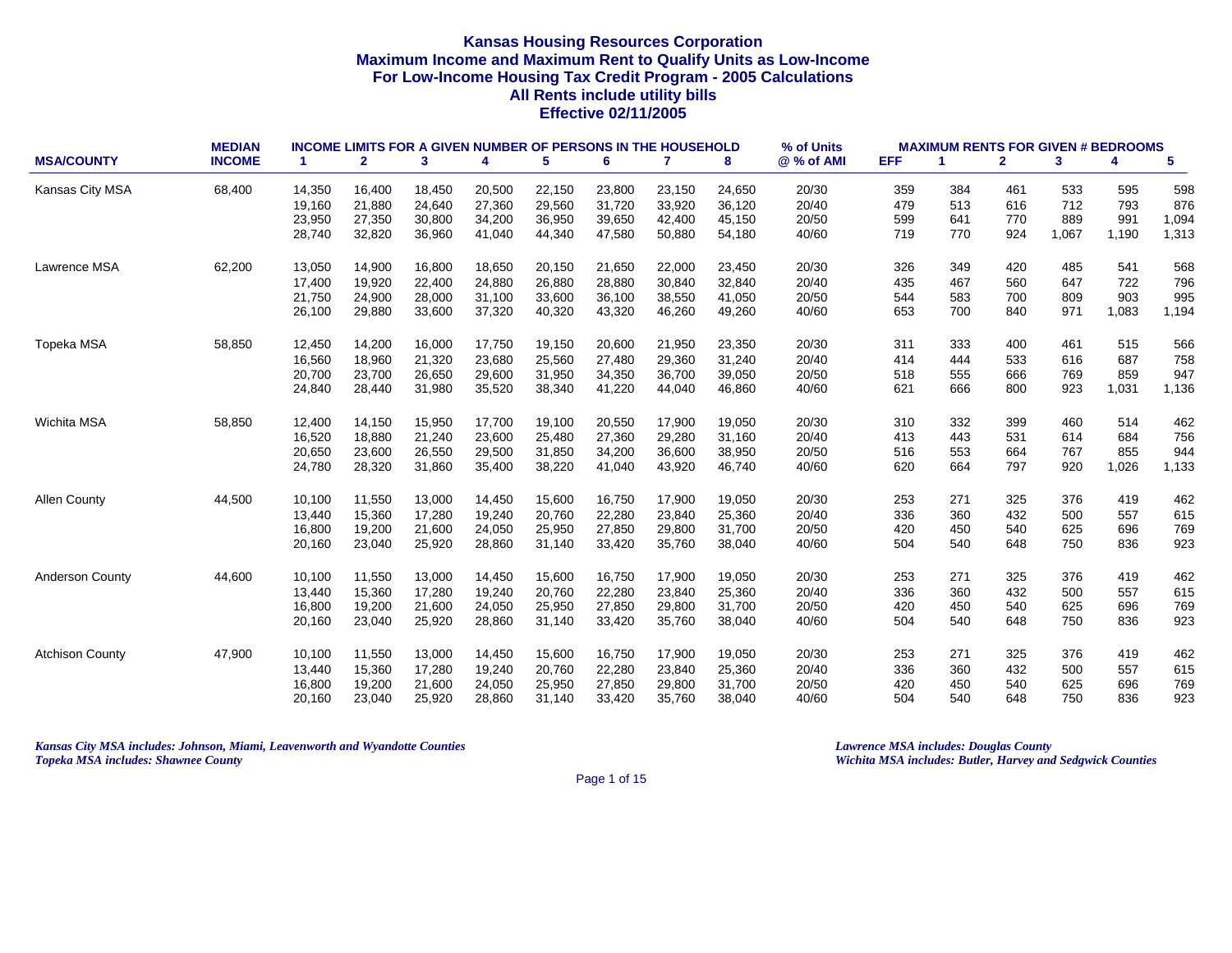|                        | <b>MEDIAN</b> |        |              | <b>INCOME LIMITS FOR A GIVEN NUMBER OF PERSONS IN THE HOUSEHOLD</b> |        |        |        |        |        | % of Units |            | <b>MAXIMUM RENTS FOR GIVEN # BEDROOMS</b> |              |     |     |                 |
|------------------------|---------------|--------|--------------|---------------------------------------------------------------------|--------|--------|--------|--------|--------|------------|------------|-------------------------------------------|--------------|-----|-----|-----------------|
| <b>MSA/COUNTY</b>      | <b>INCOME</b> | -1.    | $\mathbf{2}$ | 3                                                                   | 4      | 5      | 6      | 7      | 8      | @ % of AMI | <b>EFF</b> | 1                                         | $\mathbf{2}$ | 3   | 4   | $5\phantom{.0}$ |
| <b>Barber County</b>   | 45,900        | 10,100 | 11,550       | 13,000                                                              | 14,450 | 15,600 | 16,750 | 17,900 | 19,050 | 20/30      | 253        | 271                                       | 325          | 376 | 419 | 462             |
|                        |               | 13,440 | 15,360       | 17,280                                                              | 19,240 | 20,760 | 22,280 | 23,840 | 25,360 | 20/40      | 336        | 360                                       | 432          | 500 | 557 | 615             |
|                        |               | 16,800 | 19,200       | 21,600                                                              | 24,050 | 25,950 | 27,850 | 29,800 | 31,700 | 20/50      | 420        | 450                                       | 540          | 625 | 696 | 769             |
|                        |               | 20,160 | 23,040       | 25,920                                                              | 28,860 | 31,140 | 33,420 | 35,760 | 38,040 | 40/60      | 504        | 540                                       | 648          | 750 | 836 | 923             |
| <b>Barton County</b>   | 46,100        | 10,100 | 11,550       | 13,000                                                              | 14,450 | 15,600 | 16,750 | 17,900 | 19,050 | 20/30      | 253        | 271                                       | 325          | 376 | 419 | 462             |
|                        |               | 13,440 | 15,360       | 17,280                                                              | 19,240 | 20,760 | 22,280 | 23,840 | 25,360 | 20/40      | 336        | 360                                       | 432          | 500 | 557 | 615             |
|                        |               | 16,800 | 19,200       | 21,600                                                              | 24,050 | 25,950 | 27,850 | 29,800 | 31,700 | 20/50      | 420        | 450                                       | 540          | 625 | 696 | 769             |
|                        |               | 20,160 | 23,040       | 25,920                                                              | 28,860 | 31,140 | 33,420 | 35,760 | 38,040 | 40/60      | 504        | 540                                       | 648          | 750 | 836 | 923             |
| <b>Bourbon County</b>  | 44,800        | 10,100 | 11,550       | 13,000                                                              | 14,450 | 15,600 | 16,750 | 17,900 | 19,050 | 20/30      | 253        | 271                                       | 325          | 376 | 419 | 462             |
|                        |               | 13,440 | 15,360       | 17,280                                                              | 19,240 | 20,760 | 22,280 | 23,840 | 25,360 | 20/40      | 336        | 360                                       | 432          | 500 | 557 | 615             |
|                        |               | 16,800 | 19,200       | 21,600                                                              | 24.050 | 25,950 | 27,850 | 29.800 | 31,700 | 20/50      | 420        | 450                                       | 540          | 625 | 696 | 769             |
|                        |               | 20,160 | 23,040       | 25,920                                                              | 28,860 | 31,140 | 33,420 | 35,760 | 38,040 | 40/60      | 504        | 540                                       | 648          | 750 | 836 | 923             |
| <b>Brown County</b>    | 45,500        | 10,100 | 11,550       | 13,000                                                              | 14,450 | 15,600 | 16,750 | 17,900 | 19,050 | 20/30      | 253        | 271                                       | 325          | 376 | 419 | 462             |
|                        |               | 13,440 | 15,360       | 17,280                                                              | 19,240 | 20,760 | 22,280 | 23,840 | 25,360 | 20/40      | 336        | 360                                       | 432          | 500 | 557 | 615             |
|                        |               | 16,800 | 19,200       | 21,600                                                              | 24,050 | 25,950 | 27,850 | 29,800 | 31,700 | 20/50      | 420        | 450                                       | 540          | 625 | 696 | 769             |
|                        |               | 20,160 | 23,040       | 25,920                                                              | 28,860 | 31,140 | 33,420 | 35,760 | 38,040 | 40/60      | 504        | 540                                       | 648          | 750 | 836 | 923             |
| <b>Chase County</b>    | 44,850        | 10,100 | 11,550       | 13,000                                                              | 14,450 | 15,600 | 16,750 | 17,900 | 19,050 | 20/30      | 253        | 271                                       | 325          | 376 | 419 | 462             |
|                        |               | 13,440 | 15,360       | 17,280                                                              | 19,240 | 20,760 | 22,280 | 23,840 | 25,360 | 20/40      | 336        | 360                                       | 432          | 500 | 557 | 615             |
|                        |               | 16,800 | 19,200       | 21,600                                                              | 24,050 | 25,950 | 27,850 | 29,800 | 31,700 | 20/50      | 420        | 450                                       | 540          | 625 | 696 | 769             |
|                        |               | 20,160 | 23,040       | 25,920                                                              | 28,860 | 31,140 | 33,420 | 35,760 | 38,040 | 40/60      | 504        | 540                                       | 648          | 750 | 836 | 923             |
| Chautauqua County      | 38,400        | 10,100 | 11,550       | 13,000                                                              | 14,450 | 15,600 | 16,750 | 17,900 | 19,050 | 20/30      | 253        | 271                                       | 325          | 376 | 419 | 462             |
|                        |               | 13,440 | 15,360       | 17,280                                                              | 19,240 | 20,760 | 22,280 | 23,840 | 25,360 | 20/40      | 336        | 360                                       | 432          | 500 | 557 | 615             |
|                        |               | 16,800 | 19,200       | 21,600                                                              | 24,050 | 25,950 | 27,850 | 29,800 | 31,700 | 20/50      | 420        | 450                                       | 540          | 625 | 696 | 769             |
|                        |               | 20,160 | 23,040       | 25,920                                                              | 28,860 | 31,140 | 33,420 | 35,760 | 38,040 | 40/60      | 504        | 540                                       | 648          | 750 | 836 | 923             |
| <b>Cherokee County</b> | 43,500        | 10,100 | 11,550       | 13,000                                                              | 14,450 | 15,600 | 16,750 | 17,900 | 19,050 | 20/30      | 253        | 271                                       | 325          | 376 | 419 | 462             |
|                        |               | 13,440 | 15,360       | 17,280                                                              | 19,240 | 20,760 | 22,280 | 23,840 | 25,360 | 20/40      | 336        | 360                                       | 432          | 500 | 557 | 615             |
|                        |               | 16,800 | 19,200       | 21,600                                                              | 24,050 | 25,950 | 27,850 | 29,800 | 31,700 | 20/50      | 420        | 450                                       | 540          | 625 | 696 | 769             |
|                        |               | 20,160 | 23,040       | 25,920                                                              | 28,860 | 31,140 | 33,420 | 35,760 | 38,040 | 40/60      | 504        | 540                                       | 648          | 750 | 836 | 923             |

*Kansas City MSA includes: Johnson, Miami, Leavenworth and Wyandotte Counties Lawrence MSA includes: Douglas County Topeka MSA includes: Shawnee County Wichita MSA includes: Butler, Harvey and Sedgwick Counties*

Page 2 of 15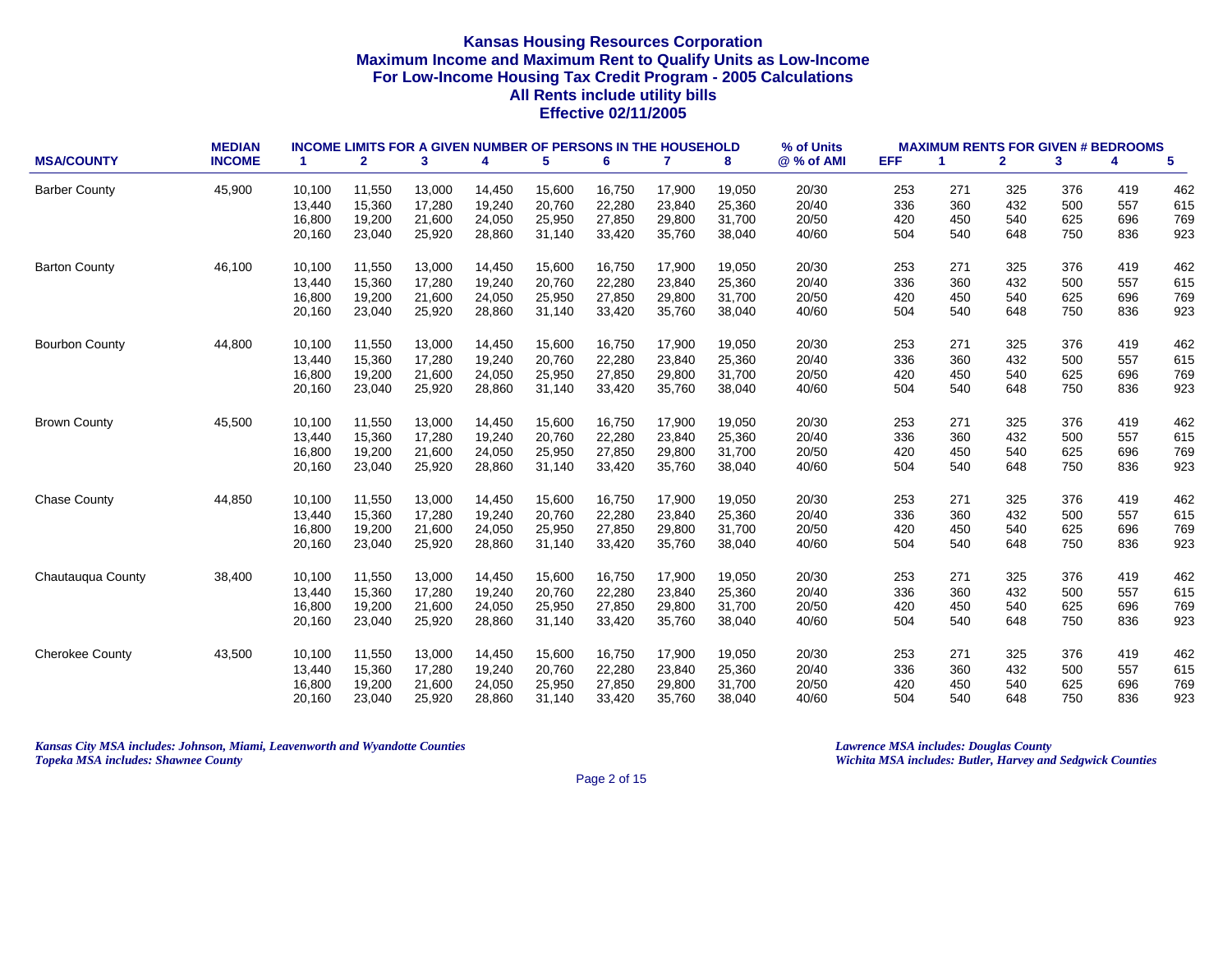|                        | <b>MEDIAN</b> |        | <b>INCOME LIMITS FOR A GIVEN NUMBER OF PERSONS IN THE HOUSEHOLD</b> |        |        |        |        |              |        | % of Units |            | <b>MAXIMUM RENTS FOR GIVEN # BEDROOMS</b> |              |     |     |                         |
|------------------------|---------------|--------|---------------------------------------------------------------------|--------|--------|--------|--------|--------------|--------|------------|------------|-------------------------------------------|--------------|-----|-----|-------------------------|
| <b>MSA/COUNTY</b>      | <b>INCOME</b> | -1     | $\mathbf{2}$                                                        | 3      | 4      | 5      | 6      | $\mathbf{7}$ | 8      | @ % of AMI | <b>EFF</b> | -1                                        | $\mathbf{2}$ | 3   | 4   | $\overline{\mathbf{5}}$ |
| <b>Cheyenne County</b> | 40,000        | 10,100 | 11,550                                                              | 13,000 | 14,450 | 15,600 | 16,750 | 17,900       | 19,050 | 20/30      | 253        | 271                                       | 325          | 376 | 419 | 462                     |
|                        |               | 13,440 | 15,360                                                              | 17,280 | 19.240 | 20.760 | 22,280 | 23,840       | 25,360 | 20/40      | 336        | 360                                       | 432          | 500 | 557 | 615                     |
|                        |               | 16,800 | 19,200                                                              | 21,600 | 24,050 | 25,950 | 27,850 | 29,800       | 31,700 | 20/50      | 420        | 450                                       | 540          | 625 | 696 | 769                     |
|                        |               | 20,160 | 23,040                                                              | 25,920 | 28,860 | 31,140 | 33,420 | 35,760       | 38,040 | 40/60      | 504        | 540                                       | 648          | 750 | 836 | 923                     |
| <b>Clark County</b>    | 46,050        | 10,100 | 11,550                                                              | 13,000 | 14,450 | 15,600 | 16,750 | 17,900       | 19,050 | 20/30      | 253        | 271                                       | 325          | 376 | 419 | 462                     |
|                        |               | 13,440 | 15,360                                                              | 17,280 | 19,240 | 20,760 | 22,280 | 23,840       | 25,360 | 20/40      | 336        | 360                                       | 432          | 500 | 557 | 615                     |
|                        |               | 16,800 | 19,200                                                              | 21,600 | 24,050 | 25,950 | 27,850 | 29,800       | 31,700 | 20/50      | 420        | 450                                       | 540          | 625 | 696 | 769                     |
|                        |               | 20,160 | 23,040                                                              | 25,920 | 28,860 | 31,140 | 33,420 | 35,760       | 38,040 | 40/60      | 504        | 540                                       | 648          | 750 | 836 | 923                     |
| <b>Clay County</b>     | 46,750        | 10,100 | 11,550                                                              | 13,000 | 14,450 | 15,600 | 16,750 | 17,900       | 19,050 | 20/30      | 253        | 271                                       | 325          | 376 | 419 | 462                     |
|                        |               | 13,440 | 15,360                                                              | 17,280 | 19,240 | 20,760 | 22,280 | 23,840       | 25,360 | 20/40      | 336        | 360                                       | 432          | 500 | 557 | 615                     |
|                        |               | 16,800 | 19,200                                                              | 21,600 | 24,050 | 25,950 | 27,850 | 29,800       | 31,700 | 20/50      | 420        | 450                                       | 540          | 625 | 696 | 769                     |
|                        |               | 20,160 | 23,040                                                              | 25,920 | 28,860 | 31,140 | 33,420 | 35,760       | 38,040 | 40/60      | 504        | 540                                       | 648          | 750 | 836 | 923                     |
| <b>Cloud County</b>    | 45,100        | 10,100 | 11,550                                                              | 13,000 | 14,450 | 15,600 | 16,750 | 19,100       | 20,350 | 20/30      | 253        | 271                                       | 325          | 376 | 419 | 493                     |
|                        |               | 13,440 | 15,360                                                              | 17,280 | 19,240 | 20,760 | 22,280 | 23,840       | 25,360 | 20/40      | 336        | 360                                       | 432          | 500 | 557 | 615                     |
|                        |               | 16,800 | 19,200                                                              | 21,600 | 24,050 | 25,950 | 27,850 | 29,800       | 31,700 | 20/50      | 420        | 450                                       | 540          | 625 | 696 | 769                     |
|                        |               | 20,160 | 23,040                                                              | 25,920 | 28,860 | 31,140 | 33,420 | 35,760       | 38,040 | 40/60      | 504        | 540                                       | 648          | 750 | 836 | 923                     |
| <b>Coffey County</b>   | 51,400        | 10,800 | 12,300                                                              | 13,850 | 15,400 | 16,650 | 17,850 | 17,900       | 19,050 | 20/30      | 270        | 289                                       | 346          | 401 | 446 | 462                     |
|                        |               | 14,400 | 16,440                                                              | 18,520 | 20,560 | 22,200 | 23,840 | 25,480       | 27,120 | 20/40      | 360        | 386                                       | 463          | 535 | 596 | 658                     |
|                        |               | 18,000 | 20,550                                                              | 23,150 | 25,700 | 27,750 | 29,800 | 31,850       | 33,900 | 20/50      | 450        | 482                                       | 579          | 668 | 745 | 822                     |
|                        |               | 21,600 | 24,660                                                              | 27,780 | 30,840 | 33,300 | 35,760 | 38,220       | 40,680 | 40/60      | 540        | 578                                       | 695          | 802 | 894 | 986                     |
| <b>Comanche County</b> | 42,150        | 10,100 | 11,550                                                              | 13,000 | 14,450 | 15,600 | 16,750 | 18,950       | 20,150 | 20/30      | 253        | 271                                       | 325          | 376 | 419 | 489                     |
|                        |               | 13,440 | 15,360                                                              | 17,280 | 19,240 | 20,760 | 22,280 | 23,840       | 25,360 | 20/40      | 336        | 360                                       | 432          | 500 | 557 | 615                     |
|                        |               | 16,800 | 19,200                                                              | 21,600 | 24,050 | 25,950 | 27,850 | 29,800       | 31,700 | 20/50      | 420        | 450                                       | 540          | 625 | 696 | 769                     |
|                        |               | 20,160 | 23,040                                                              | 25,920 | 28,860 | 31,140 | 33,420 | 35,760       | 38,040 | 40/60      | 504        | 540                                       | 648          | 750 | 836 | 923                     |
| <b>Cowley County</b>   | 50,900        | 10,700 | 12,200                                                              | 13,750 | 15,250 | 16,450 | 17,700 | 17,900       | 19,050 | 20/30      | 268        | 286                                       | 344          | 396 | 443 | 462                     |
|                        |               | 14,240 | 16,280                                                              | 18,320 | 20,360 | 22,000 | 23,600 | 25,240       | 26,880 | 20/40      | 356        | 382                                       | 458          | 530 | 590 | 652                     |
|                        |               | 17,800 | 20,350                                                              | 22,900 | 25,450 | 27,500 | 29,500 | 31,550       | 33,600 | 20/50      | 445        | 477                                       | 573          | 662 | 738 | 814                     |
|                        |               | 21,360 | 24,420                                                              | 27,480 | 30,540 | 33,000 | 35,400 | 37,860       | 40,320 | 40/60      | 534        | 572                                       | 687          | 794 | 885 | 977                     |

*Kansas City MSA includes: Johnson, Miami, Leavenworth and Wyandotte Counties Lawrence MSA includes: Douglas County Topeka MSA includes: Shawnee County Wichita MSA includes: Butler, Harvey and Sedgwick Counties*

Page 3 of 15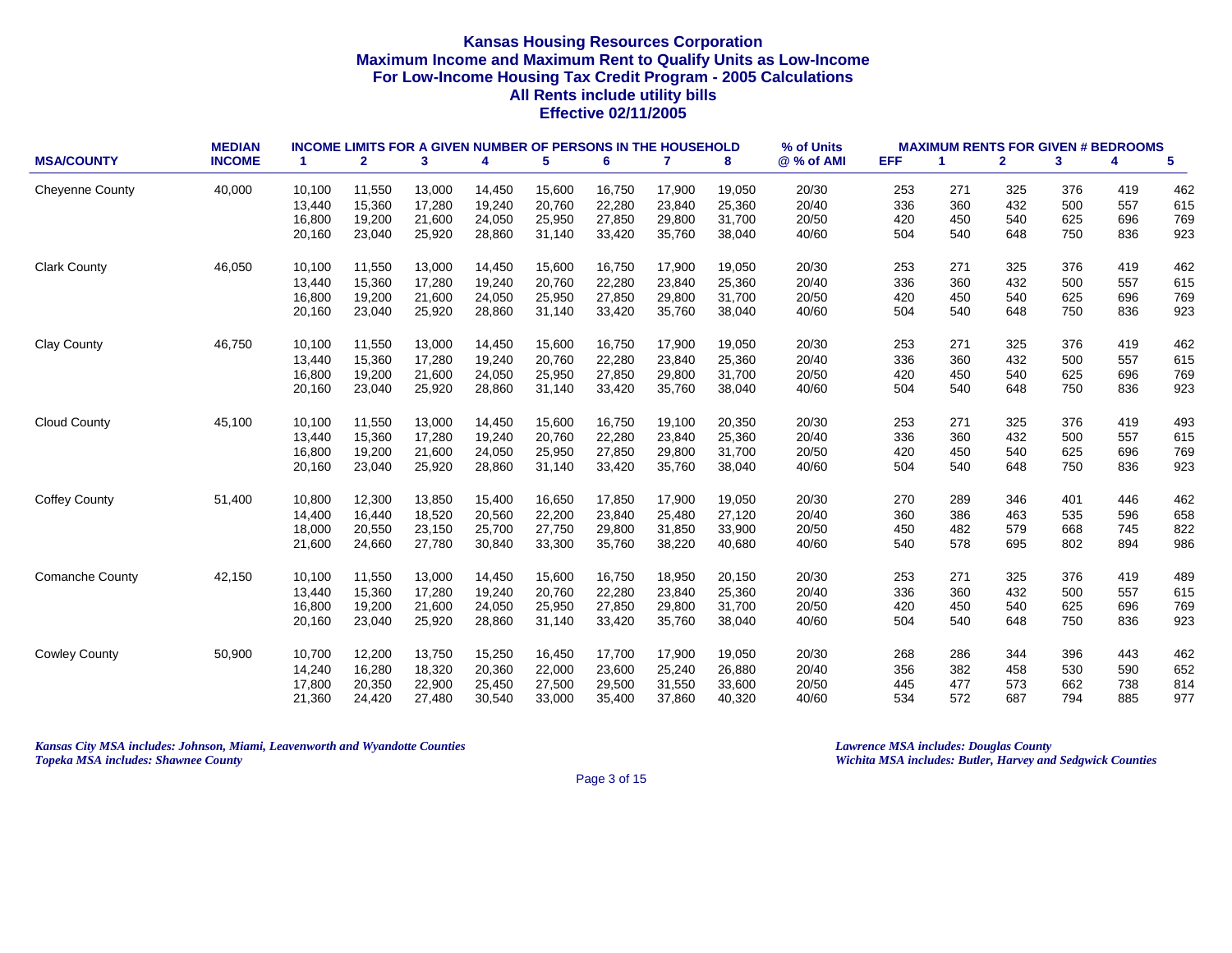|                         | <b>MEDIAN</b> |        |              |        |        |        | <b>INCOME LIMITS FOR A GIVEN NUMBER OF PERSONS IN THE HOUSEHOLD</b> |              |        | % of Units |            |     | <b>MAXIMUM RENTS FOR GIVEN # BEDROOMS</b> |     |     |     |
|-------------------------|---------------|--------|--------------|--------|--------|--------|---------------------------------------------------------------------|--------------|--------|------------|------------|-----|-------------------------------------------|-----|-----|-----|
| <b>MSA/COUNTY</b>       | <b>INCOME</b> | -1     | $\mathbf{2}$ | 3      | 4      | 5      | 6                                                                   | $\mathbf{7}$ | 8      | @ % of AMI | <b>EFF</b> | 1   | $\mathbf{2}$                              | 3   | 4   | 5   |
| <b>Crawford County</b>  | 46,300        | 10.100 | 11,550       | 13,000 | 14,450 | 15,600 | 16,750                                                              | 17,900       | 19,050 | 20/30      | 253        | 271 | 325                                       | 376 | 419 | 462 |
|                         |               | 13,440 | 15,360       | 17,280 | 19,240 | 20,760 | 22,280                                                              | 23,840       | 25,360 | 20/40      | 336        | 360 | 432                                       | 500 | 557 | 615 |
|                         |               | 16,800 | 19,200       | 21,600 | 24,050 | 25,950 | 27,850                                                              | 29,800       | 31,700 | 20/50      | 420        | 450 | 540                                       | 625 | 696 | 769 |
|                         |               | 20,160 | 23,040       | 25,920 | 28,860 | 31,140 | 33,420                                                              | 35,760       | 38,040 | 40/60      | 504        | 540 | 648                                       | 750 | 836 | 923 |
| <b>Decatur County</b>   | 39,750        | 10,100 | 11,550       | 13,000 | 14,450 | 15,600 | 16,750                                                              | 18,700       | 19,900 | 20/30      | 253        | 271 | 325                                       | 376 | 419 | 483 |
|                         |               | 13,440 | 15,360       | 17,280 | 19,240 | 20,760 | 22,280                                                              | 23,840       | 25,360 | 20/40      | 336        | 360 | 432                                       | 500 | 557 | 615 |
|                         |               | 16,800 | 19,200       | 21,600 | 24,050 | 25,950 | 27,850                                                              | 29,800       | 31,700 | 20/50      | 420        | 450 | 540                                       | 625 | 696 | 769 |
|                         |               | 20,160 | 23,040       | 25,920 | 28,860 | 31,140 | 33,420                                                              | 35,760       | 38,040 | 40/60      | 504        | 540 | 648                                       | 750 | 836 | 923 |
| <b>Dickinson County</b> | 50,250        | 10,550 | 12,100       | 13,600 | 15,100 | 16,300 | 17,500                                                              | 17,900       | 19,050 | 20/30      | 264        | 283 | 340                                       | 393 | 438 | 462 |
|                         |               | 14,080 | 16,080       | 18,080 | 20,120 | 21,720 | 23,320                                                              | 24,920       | 26,520 | 20/40      | 352        | 377 | 452                                       | 523 | 583 | 643 |
|                         |               | 17,600 | 20,100       | 22,600 | 25,150 | 27,150 | 29,150                                                              | 31,150       | 33,150 | 20/50      | 440        | 471 | 565                                       | 654 | 729 | 804 |
|                         |               | 21,120 | 24,120       | 27,120 | 30,180 | 32,580 | 34,980                                                              | 37,380       | 39,780 | 40/60      | 528        | 566 | 678                                       | 785 | 875 | 965 |
| Doniphan County         | 44,700        | 10,100 | 11,550       | 13,000 | 14,450 | 15,600 | 16,750                                                              | 17,900       | 19,050 | 20/30      | 253        | 271 | 325                                       | 376 | 419 | 462 |
|                         |               | 13,440 | 15,360       | 17,280 | 19,240 | 20,760 | 22.280                                                              | 23,840       | 25,360 | 20/40      | 336        | 360 | 432                                       | 500 | 557 | 615 |
|                         |               | 16,800 | 19,200       | 21,600 | 24,050 | 25,950 | 27,850                                                              | 29,800       | 31,700 | 20/50      | 420        | 450 | 540                                       | 625 | 696 | 769 |
|                         |               | 20,160 | 23,040       | 25,920 | 28,860 | 31,140 | 33,420                                                              | 35,760       | 38,040 | 40/60      | 504        | 540 | 648                                       | 750 | 836 | 923 |
| <b>Edwards County</b>   | 45,000        | 10,100 | 11,550       | 13,000 | 14,450 | 15,600 | 16,750                                                              | 17,900       | 19,050 | 20/30      | 253        | 271 | 325                                       | 376 | 419 | 462 |
|                         |               | 13,440 | 15,360       | 17,280 | 19,240 | 20,760 | 22,280                                                              | 23,840       | 25,360 | 20/40      | 336        | 360 | 432                                       | 500 | 557 | 615 |
|                         |               | 16,800 | 19,200       | 21,600 | 24,050 | 25,950 | 27,850                                                              | 29,800       | 31,700 | 20/50      | 420        | 450 | 540                                       | 625 | 696 | 769 |
|                         |               | 20,160 | 23,040       | 25,920 | 28,860 | 31,140 | 33,420                                                              | 35,760       | 38,040 | 40/60      | 504        | 540 | 648                                       | 750 | 836 | 923 |
| <b>Elk County</b>       | 41,400        | 10,100 | 11,550       | 13,000 | 14,450 | 15,600 | 16,750                                                              | 19,000       | 20,250 | 20/30      | 253        | 271 | 325                                       | 376 | 419 | 491 |
|                         |               | 13,440 | 15,360       | 17,280 | 19,240 | 20,760 | 22,280                                                              | 23,840       | 25,360 | 20/40      | 336        | 360 | 432                                       | 500 | 557 | 615 |
|                         |               | 16,800 | 19,200       | 21,600 | 24,050 | 25,950 | 27,850                                                              | 29,800       | 31,700 | 20/50      | 420        | 450 | 540                                       | 625 | 696 | 769 |
|                         |               | 20,160 | 23,040       | 25,920 | 28,860 | 31,140 | 33,420                                                              | 35,760       | 38,040 | 40/60      | 504        | 540 | 648                                       | 750 | 836 | 923 |
| <b>Ellis County</b>     | 51,100        | 10,750 | 12,300       | 13,800 | 15,350 | 16,600 | 17,800                                                              | 18,800       | 20,050 | 20/30      | 269        | 288 | 345                                       | 399 | 445 | 486 |
|                         |               | 14,320 | 16,360       | 18,400 | 20,440 | 22,080 | 23,720                                                              | 25,360       | 27,000 | 20/40      | 358        | 384 | 460                                       | 532 | 593 | 655 |
|                         |               | 17,900 | 20,450       | 23,000 | 25,550 | 27,600 | 29,650                                                              | 31,700       | 33,750 | 20/50      | 448        | 479 | 575                                       | 664 | 741 | 818 |
|                         |               | 21,480 | 24,540       | 27,600 | 30,660 | 33,120 | 35,580                                                              | 38,040       | 40,500 | 40/60      | 537        | 575 | 690                                       | 797 | 890 | 982 |

*Kansas City MSA includes: Johnson, Miami, Leavenworth and Wyandotte Counties Lawrence MSA includes: Douglas County Topeka MSA includes: Shawnee County Wichita MSA includes: Butler, Harvey and Sedgwick Counties*

Page 4 of 15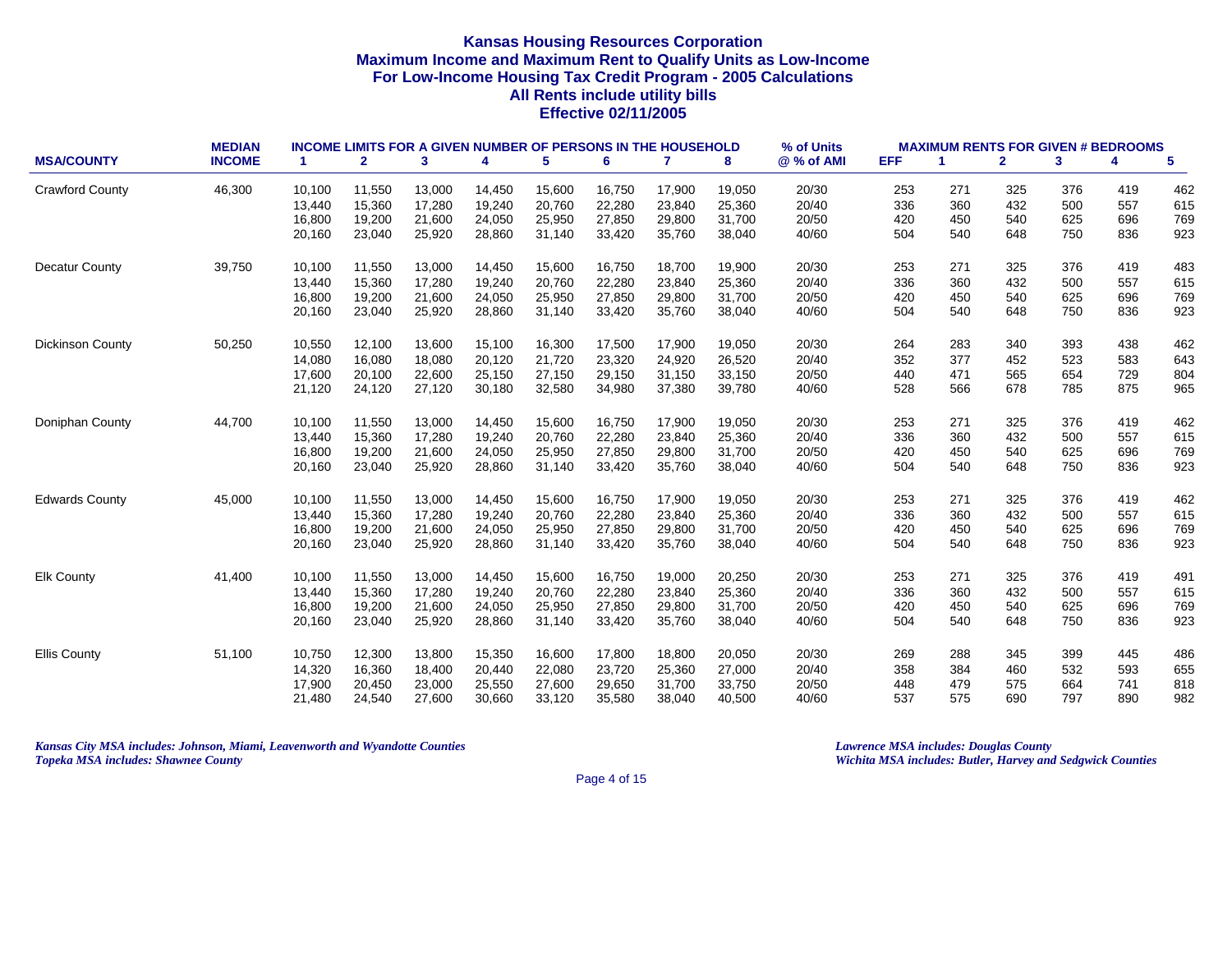|                         | <b>MEDIAN</b> |                      |              |        |        |        | <b>INCOME LIMITS FOR A GIVEN NUMBER OF PERSONS IN THE HOUSEHOLD</b> |        |        | % of Units |            | <b>MAXIMUM RENTS FOR GIVEN # BEDROOMS</b> |              |     |     |       |
|-------------------------|---------------|----------------------|--------------|--------|--------|--------|---------------------------------------------------------------------|--------|--------|------------|------------|-------------------------------------------|--------------|-----|-----|-------|
| <b>MSA/COUNTY</b>       | <b>INCOME</b> | $\blacktriangleleft$ | $\mathbf{2}$ | 3      | 4      | 5      | 6                                                                   | 7      | 8      | @ % of AMI | <b>EFF</b> | 1                                         | $\mathbf{2}$ | 3   | 4   | 5     |
| <b>Ellsworth County</b> | 50,600        | 10,650               | 12,150       | 13,700 | 15,200 | 16,400 | 17,650                                                              | 18,650 | 19,900 | 20/30      | 266        | 285                                       | 343          | 395 | 441 | 482   |
|                         |               | 14,160               | 16,200       | 18,200 | 20,240 | 21,840 | 23,480                                                              | 25,080 | 26,720 | 20/40      | 354        | 380                                       | 455          | 526 | 587 | 648   |
|                         |               | 17,700               | 20,250       | 22,750 | 25,300 | 27,300 | 29,350                                                              | 31,350 | 33,400 | 20/50      | 443        | 474                                       | 569          | 658 | 734 | 809   |
|                         |               | 21,240               | 24,300       | 27,300 | 30,360 | 32,760 | 35,220                                                              | 37,620 | 40,080 | 40/60      | 531        | 569                                       | 683          | 789 | 881 | 971   |
| <b>Finney County</b>    | 48,750        | 10,550               | 12,050       | 13,550 | 15,050 | 16,250 | 17,450                                                              | 19,400 | 20,650 | 20/30      | 264        | 283                                       | 339          | 391 | 436 | 501   |
|                         |               | 14,040               | 16,080       | 18,080 | 20,080 | 21,680 | 23,280                                                              | 24,880 | 26,520 | 20/40      | 351        | 377                                       | 452          | 522 | 582 | 643   |
|                         |               | 17,550               | 20,100       | 22,600 | 25,100 | 27,100 | 29,100                                                              | 31,100 | 33,150 | 20/50      | 439        | 471                                       | 565          | 653 | 728 | 803   |
|                         |               | 21,060               | 24,120       | 27,120 | 30,120 | 32,520 | 34,920                                                              | 37,320 | 39,780 | 40/60      | 527        | 565                                       | 678          | 783 | 873 | 964   |
| <b>Ford County</b>      | 48,650        | 10,950               | 12,500       | 14,100 | 15,650 | 16,900 | 18,150                                                              | 19,250 | 20,450 | 20/30      | 274        | 293                                       | 353          | 407 | 454 | 496   |
|                         |               | 14,600               | 16,720       | 18,800 | 20,880 | 22,560 | 24,240                                                              | 25,880 | 27,560 | 20/40      | 365        | 392                                       | 470          | 543 | 606 | 668   |
|                         |               | 18,250               | 20,900       | 23,500 | 26,100 | 28,200 | 30,300                                                              | 32,350 | 34,450 | 20/50      | 456        | 489                                       | 588          | 679 | 758 | 835   |
|                         |               | 21,900               | 25,080       | 28,200 | 31,320 | 33,840 | 36,360                                                              | 38,820 | 41,340 | 40/60      | 548        | 587                                       | 705          | 815 | 909 | 1,002 |
| <b>Franklin County</b>  | 51,650        | 10,850               | 12,400       | 13,950 | 15,500 | 16,750 | 18,000                                                              | 17,900 | 19,050 | 20/30      | 271        | 291                                       | 349          | 403 | 450 | 462   |
|                         |               | 14,480               | 16,520       | 18,600 | 20,680 | 22,320 | 23,960                                                              | 25,600 | 27,280 | 20/40      | 362        | 388                                       | 465          | 538 | 599 | 661   |
|                         |               | 18,100               | 20,650       | 23,250 | 25,850 | 27,900 | 29,950                                                              | 32,000 | 34,100 | 20/50      | 453        | 484                                       | 581          | 672 | 749 | 826   |
|                         |               | 21,720               | 24,780       | 27,900 | 31,020 | 33,480 | 35,940                                                              | 38,400 | 40,920 | 40/60      | 543        | 581                                       | 698          | 806 | 899 | 992   |
| <b>Geary County</b>     | 41,900        | 10,100               | 11,550       | 13,000 | 14,450 | 15,600 | 16,750                                                              | 17,900 | 19,050 | 20/30      | 253        | 271                                       | 325          | 376 | 419 | 462   |
|                         |               | 13,440               | 15,360       | 17,280 | 19,240 | 20,760 | 22,280                                                              | 23,840 | 25,360 | 20/40      | 336        | 360                                       | 432          | 500 | 557 | 615   |
|                         |               | 16,800               | 19,200       | 21,600 | 24,050 | 25,950 | 27,850                                                              | 29,800 | 31,700 | 20/50      | 420        | 450                                       | 540          | 625 | 696 | 769   |
|                         |               | 20,160               | 23,040       | 25,920 | 28,860 | 31,140 | 33,420                                                              | 35,760 | 38,040 | 40/60      | 504        | 540                                       | 648          | 750 | 836 | 923   |
| Gove County             | 45,850        | 10,100               | 11,550       | 13,000 | 14,450 | 15,600 | 16,750                                                              | 17,900 | 19,050 | 20/30      | 253        | 271                                       | 325          | 376 | 419 | 462   |
|                         |               | 13,440               | 15,360       | 17,280 | 19,240 | 20,760 | 22,280                                                              | 23,840 | 25,360 | 20/40      | 336        | 360                                       | 432          | 500 | 557 | 615   |
|                         |               | 16,800               | 19,200       | 21,600 | 24,050 | 25,950 | 27,850                                                              | 29,800 | 31,700 | 20/50      | 420        | 450                                       | 540          | 625 | 696 | 769   |
|                         |               | 20,160               | 23,040       | 25,920 | 28,860 | 31,140 | 33,420                                                              | 35,760 | 38,040 | 40/60      | 504        | 540                                       | 648          | 750 | 836 | 923   |
| <b>Graham County</b>    | 46,100        | 10,100               | 11,550       | 13,000 | 14,450 | 15,600 | 16,750                                                              | 19,050 | 20,300 | 20/30      | 253        | 271                                       | 325          | 376 | 419 | 492   |
|                         |               | 13,440               | 15,360       | 17,280 | 19,240 | 20,760 | 22,280                                                              | 23,840 | 25,360 | 20/40      | 336        | 360                                       | 432          | 500 | 557 | 615   |
|                         |               | 16,800               | 19,200       | 21,600 | 24,050 | 25,950 | 27,850                                                              | 29,800 | 31,700 | 20/50      | 420        | 450                                       | 540          | 625 | 696 | 769   |
|                         |               | 20,160               | 23,040       | 25,920 | 28,860 | 31,140 | 33,420                                                              | 35,760 | 38,040 | 40/60      | 504        | 540                                       | 648          | 750 | 836 | 923   |

*Kansas City MSA includes: Johnson, Miami, Leavenworth and Wyandotte Counties Lawrence MSA includes: Douglas County Topeka MSA includes: Shawnee County Wichita MSA includes: Butler, Harvey and Sedgwick Counties*

Page 5 of 15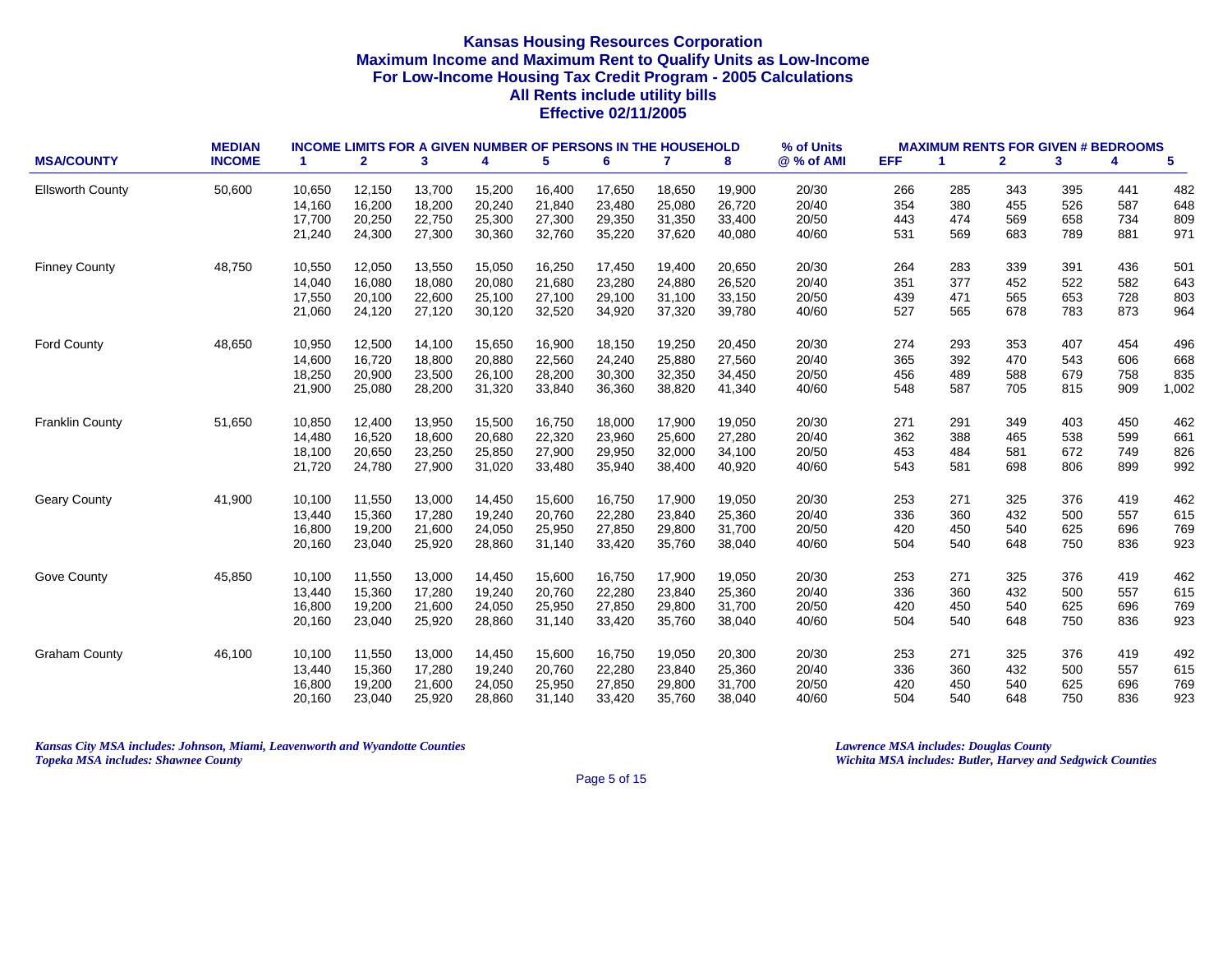|                         | <b>MEDIAN</b> |        | <b>INCOME LIMITS FOR A GIVEN NUMBER OF PERSONS IN THE HOUSEHOLD</b> |        |        |        |        |              |        | % of Units |            | <b>MAXIMUM RENTS FOR GIVEN # BEDROOMS</b> |              |     |     |                         |
|-------------------------|---------------|--------|---------------------------------------------------------------------|--------|--------|--------|--------|--------------|--------|------------|------------|-------------------------------------------|--------------|-----|-----|-------------------------|
| <b>MSA/COUNTY</b>       | <b>INCOME</b> | -1     | $\mathbf{2}$                                                        | 3      | 4      | 5      | 6      | $\mathbf{7}$ | 8      | @ % of AMI | <b>EFF</b> | -1                                        | $\mathbf{2}$ | 3   | 4   | $\overline{\mathbf{5}}$ |
| <b>Grant County</b>     | 51,150        | 10,750 | 12,300                                                              | 13,800 | 15,350 | 16,600 | 17,800 | 19,150       | 20,400 | 20/30      | 269        | 288                                       | 345          | 399 | 445 | 494                     |
|                         |               | 14,320 | 16,360                                                              | 18,400 | 20.480 | 22,080 | 23.720 | 25,360       | 27,000 | 20/40      | 358        | 384                                       | 460          | 532 | 593 | 655                     |
|                         |               | 17,900 | 20,450                                                              | 23,000 | 25,600 | 27,600 | 29,650 | 31,700       | 33,750 | 20/50      | 448        | 479                                       | 575          | 665 | 741 | 818                     |
|                         |               | 21,480 | 24,540                                                              | 27,600 | 30,720 | 33,120 | 35,580 | 38,040       | 40,500 | 40/60      | 537        | 575                                       | 690          | 798 | 890 | 982                     |
| <b>Gray County</b>      | 51,500        | 10,800 | 12,350                                                              | 13,900 | 15,450 | 16,700 | 17,900 | 19,450       | 20,700 | 20/30      | 270        | 289                                       | 348          | 402 | 448 | 502                     |
|                         |               | 14,440 | 16,480                                                              | 18,560 | 20,600 | 22,240 | 23,880 | 25,560       | 27,200 | 20/40      | 361        | 387                                       | 464          | 536 | 597 | 660                     |
|                         |               | 18,050 | 20,600                                                              | 23,200 | 25,750 | 27,800 | 29,850 | 31,950       | 34,000 | 20/50      | 451        | 483                                       | 580          | 669 | 746 | 824                     |
|                         |               | 21,660 | 24,720                                                              | 27,840 | 30,900 | 33,360 | 35,820 | 38,340       | 40,800 | 40/60      | 542        | 580                                       | 696          | 803 | 896 | 989                     |
| <b>Greeley County</b>   | 51,600        | 11,000 | 12,550                                                              | 14,150 | 15,700 | 16,950 | 18,200 | 17,900       | 19,050 | 20/30      | 275        | 294                                       | 354          | 408 | 455 | 462                     |
|                         |               | 14,640 | 16,720                                                              | 18,840 | 20,920 | 22,600 | 24,280 | 25,960       | 27,600 | 20/40      | 366        | 392                                       | 471          | 544 | 607 | 670                     |
|                         |               | 18,300 | 20,900                                                              | 23,550 | 26,150 | 28,250 | 30,350 | 32,450       | 34,500 | 20/50      | 458        | 490                                       | 589          | 680 | 759 | 837                     |
|                         |               | 21,960 | 25,080                                                              | 28,260 | 31,380 | 33,900 | 36,420 | 38,940       | 41,400 | 40/60      | 549        | 588                                       | 707          | 816 | 911 | 1,004                   |
| <b>Greenwood County</b> | 44,700        | 10,100 | 11,550                                                              | 13,000 | 14,450 | 15,600 | 16,750 | 19,700       | 20,950 | 20/30      | 253        | 271                                       | 325          | 376 | 419 | 508                     |
|                         |               | 13,440 | 15,360                                                              | 17,280 | 19,240 | 20,760 | 22,280 | 23,840       | 25,360 | 20/40      | 336        | 360                                       | 432          | 500 | 557 | 615                     |
|                         |               | 16,800 | 19,200                                                              | 21,600 | 24,050 | 25,950 | 27,850 | 29,800       | 31,700 | 20/50      | 420        | 450                                       | 540          | 625 | 696 | 769                     |
|                         |               | 20,160 | 23,040                                                              | 25,920 | 28,860 | 31,140 | 33,420 | 35,760       | 38,040 | 40/60      | 504        | 540                                       | 648          | 750 | 836 | 923                     |
| <b>Hamilton County</b>  | 43,750        | 11,100 | 12,700                                                              | 14,250 | 15,850 | 17,100 | 18,400 | 17,900       | 19,050 | 20/30      | 278        | 298                                       | 356          | 412 | 460 | 462                     |
|                         |               | 14,800 | 16,920                                                              | 19,040 | 21,160 | 22,840 | 24,560 | 26,240       | 27,920 | 20/40      | 370        | 397                                       | 476          | 550 | 614 | 677                     |
|                         |               | 18,500 | 21,150                                                              | 23,800 | 26,450 | 28,550 | 30,700 | 32,800       | 34,900 | 20/50      | 463        | 496                                       | 595          | 688 | 768 | 846                     |
|                         |               | 22,200 | 25,380                                                              | 28,560 | 31,740 | 34,260 | 36,840 | 39,360       | 41,880 | 40/60      | 555        | 595                                       | 714          | 825 | 921 | 1,016                   |
| <b>Harper County</b>    | 45,700        | 10,100 | 11,550                                                              | 13,000 | 14,450 | 15,600 | 16,750 | 18,450       | 19,650 | 20/30      | 253        | 271                                       | 325          | 376 | 419 | 476                     |
|                         |               | 13,440 | 15,360                                                              | 17,280 | 19,240 | 20,760 | 22,280 | 23,840       | 25,360 | 20/40      | 336        | 360                                       | 432          | 500 | 557 | 615                     |
|                         |               | 16,800 | 19,200                                                              | 21,600 | 24,050 | 25,950 | 27,850 | 29,800       | 31,700 | 20/50      | 420        | 450                                       | 540          | 625 | 696 | 769                     |
|                         |               | 20,160 | 23,040                                                              | 25,920 | 28,860 | 31,140 | 33,420 | 35,760       | 38,040 | 40/60      | 504        | 540                                       | 648          | 750 | 836 | 923                     |
| <b>Haskell County</b>   | 49,550        | 10,450 | 11,900                                                              | 13,400 | 14,900 | 16,100 | 17,300 | 17,900       | 19,050 | 20/30      | 261        | 279                                       | 335          | 388 | 433 | 462                     |
|                         |               | 13,880 | 15,840                                                              | 17,840 | 19,840 | 21,400 | 23,000 | 24,560       | 26,160 | 20/40      | 347        | 372                                       | 446          | 516 | 575 | 634                     |
|                         |               | 17,350 | 19,800                                                              | 22,300 | 24,800 | 26,750 | 28,750 | 30,700       | 32,700 | 20/50      | 434        | 464                                       | 558          | 644 | 719 | 793                     |
|                         |               | 20,820 | 23,760                                                              | 26,760 | 29,760 | 32,100 | 34,500 | 36,840       | 39,240 | 40/60      | 521        | 557                                       | 669          | 773 | 863 | 951                     |

*Kansas City MSA includes: Johnson, Miami, Leavenworth and Wyandotte Counties Lawrence MSA includes: Douglas County Topeka MSA includes: Shawnee County Wichita MSA includes: Butler, Harvey and Sedgwick Counties*

Page 6 of 15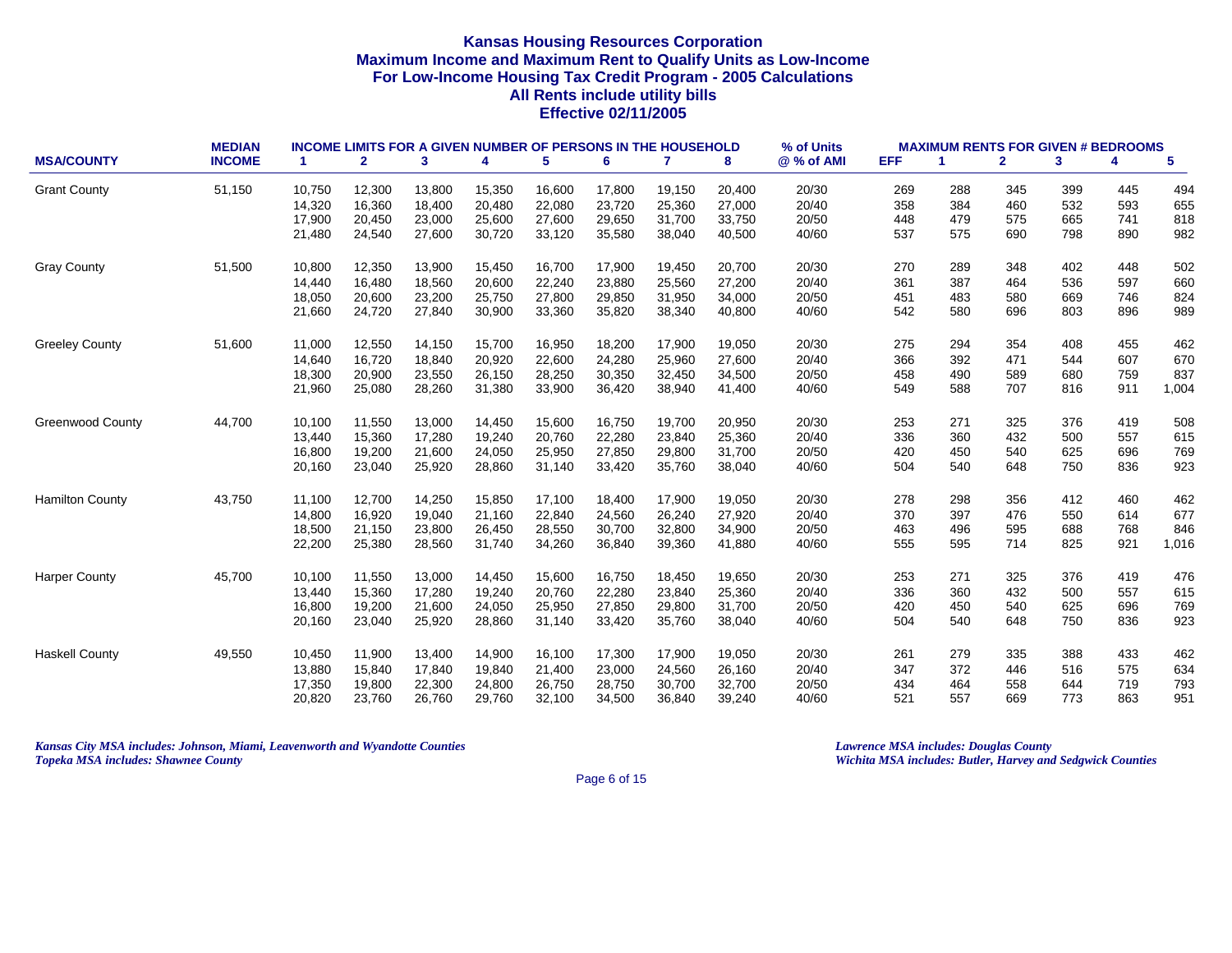|                        | <b>MEDIAN</b> |                      | <b>INCOME LIMITS FOR A GIVEN NUMBER OF PERSONS IN THE HOUSEHOLD</b> |        |        |        |        |              |        | % of Units |      | <b>MAXIMUM RENTS FOR GIVEN # BEDROOMS</b> |              |     |       |       |
|------------------------|---------------|----------------------|---------------------------------------------------------------------|--------|--------|--------|--------|--------------|--------|------------|------|-------------------------------------------|--------------|-----|-------|-------|
| <b>MSA/COUNTY</b>      | <b>INCOME</b> | $\blacktriangleleft$ | $\mathbf{2}$                                                        | 3      | 4      | 5      | 6      | $\mathbf{7}$ | 8      | @ % of AMI | EFF. | -1                                        | $\mathbf{2}$ | 3   | 4     | 5     |
| <b>Hodgeman County</b> | 44,750        | 10,100               | 11,550                                                              | 13,000 | 14,450 | 15,600 | 16,750 | 20,750       | 22,100 | 20/30      | 253  | 271                                       | 325          | 376 | 419   | 536   |
|                        |               | 13,440               | 15,360                                                              | 17,280 | 19,240 | 20,760 | 22,280 | 23,840       | 25,360 | 20/40      | 336  | 360                                       | 432          | 500 | 557   | 615   |
|                        |               | 16,800               | 19,200                                                              | 21,600 | 24,050 | 25,950 | 27,850 | 29,800       | 31,700 | 20/50      | 420  | 450                                       | 540          | 625 | 696   | 769   |
|                        |               | 20,160               | 23,040                                                              | 25,920 | 28,860 | 31,140 | 33,420 | 35,760       | 38,040 | 40/60      | 504  | 540                                       | 648          | 750 | 836   | 923   |
| Jackson County         | 55,800        | 11,750               | 13,400                                                              | 15,100 | 16,750 | 18,100 | 19,450 | 21,700       | 23,150 | 20/30      | 294  | 314                                       | 378          | 436 | 486   | 561   |
|                        |               | 15,640               | 17,840                                                              | 20,080 | 22,320 | 24,120 | 25,880 | 27,680       | 29,480 | 20/40      | 391  | 419                                       | 502          | 581 | 647   | 715   |
|                        |               | 19,550               | 22,300                                                              | 25,100 | 27,900 | 30,150 | 32,350 | 34,600       | 36,850 | 20/50      | 489  | 523                                       | 628          | 726 | 809   | 893   |
|                        |               | 23,460               | 26,760                                                              | 30,120 | 33,480 | 36,180 | 38,820 | 41,520       | 44,220 | 40/60      | 587  | 628                                       | 753          | 871 | 971   | 1,072 |
| Jefferson County       | 58,400        | 12,250               | 14,000                                                              | 15,750 | 17,500 | 18,900 | 20,300 | 17,900       | 19,050 | 20/30      | 306  | 328                                       | 394          | 455 | 508   | 462   |
|                        |               | 16,360               | 18,680                                                              | 21,040 | 23,360 | 25,240 | 27,080 | 28,960       | 30,840 | 20/40      | 409  | 438                                       | 526          | 608 | 677   | 748   |
|                        |               | 20,450               | 23,350                                                              | 26,300 | 29,200 | 31,550 | 33,850 | 36,200       | 38,550 | 20/50      | 511  | 548                                       | 658          | 759 | 846   | 934   |
|                        |               | 24,540               | 28,020                                                              | 31,560 | 35,040 | 37,860 | 40,620 | 43,440       | 46,260 | 40/60      | 614  | 657                                       | 789          | 911 | 1,016 | 1,121 |
| Jewell County          | 42,500        | 10,100               | 11,550                                                              | 13,000 | 14,450 | 15,600 | 16,750 | 18,600       | 19,800 | 20/30      | 253  | 271                                       | 325          | 376 | 419   | 480   |
|                        |               | 13,440               | 15,360                                                              | 17,280 | 19,240 | 20,760 | 22,280 | 23,840       | 25,360 | 20/40      | 336  | 360                                       | 432          | 500 | 557   | 615   |
|                        |               | 16,800               | 19,200                                                              | 21,600 | 24,050 | 25,950 | 27,850 | 29,800       | 31,700 | 20/50      | 420  | 450                                       | 540          | 625 | 696   | 769   |
|                        |               | 20,160               | 23,040                                                              | 25,920 | 28,860 | 31,140 | 33,420 | 35,760       | 38,040 | 40/60      | 504  | 540                                       | 648          | 750 | 836   | 923   |
| <b>Kearny County</b>   | 50,000        | 10,500               | 12,000                                                              | 13,500 | 15,000 | 16,200 | 17,400 | 18,900       | 20,100 | 20/30      | 263  | 281                                       | 338          | 390 | 435   | 488   |
|                        |               | 14,000               | 16,000                                                              | 18,000 | 20,000 | 21,600 | 23,200 | 24,800       | 26,400 | 20/40      | 350  | 375                                       | 450          | 520 | 580   | 640   |
|                        |               | 17,500               | 20,000                                                              | 22,500 | 25,000 | 27,000 | 29,000 | 31,000       | 33,000 | 20/50      | 438  | 469                                       | 563          | 650 | 725   | 800   |
|                        |               | 21,000               | 24,000                                                              | 27,000 | 30,000 | 32,400 | 34,800 | 37,200       | 39,600 | 40/60      | 525  | 563                                       | 675          | 780 | 870   | 960   |
| Kingman County         | 50,750        | 10,700               | 12,200                                                              | 13,750 | 15,250 | 16,450 | 17,700 | 17,900       | 19,050 | 20/30      | 268  | 286                                       | 344          | 396 | 443   | 462   |
|                        |               | 14,200               | 16,240                                                              | 18,280 | 20,320 | 21,920 | 23,560 | 25,160       | 26,800 | 20/40      | 355  | 381                                       | 457          | 528 | 589   | 650   |
|                        |               | 17,750               | 20,300                                                              | 22,850 | 25,400 | 27,400 | 29,450 | 31,450       | 33,500 | 20/50      | 444  | 476                                       | 571          | 660 | 736   | 812   |
|                        |               | 21,300               | 24,360                                                              | 27,420 | 30,480 | 32,880 | 35,340 | 37,740       | 40,200 | 40/60      | 533  | 571                                       | 686          | 792 | 884   | 974   |
| Kiowa County           | 47,400        | 10,100               | 11,550                                                              | 13,000 | 14,450 | 15,600 | 16,750 | 17,900       | 19,050 | 20/30      | 253  | 271                                       | 325          | 376 | 419   | 462   |
|                        |               | 13,440               | 15,360                                                              | 17,280 | 19,240 | 20,760 | 22,280 | 23,840       | 25,360 | 20/40      | 336  | 360                                       | 432          | 500 | 557   | 615   |
|                        |               | 16,800               | 19,200                                                              | 21,600 | 24,050 | 25,950 | 27,850 | 29,800       | 31,700 | 20/50      | 420  | 450                                       | 540          | 625 | 696   | 769   |
|                        |               | 20,160               | 23,040                                                              | 25,920 | 28,860 | 31,140 | 33,420 | 35.760       | 38,040 | 40/60      | 504  | 540                                       | 648          | 750 | 836   | 923   |
|                        |               |                      |                                                                     |        |        |        |        |              |        |            |      |                                           |              |     |       |       |

*Kansas City MSA includes: Johnson, Miami, Leavenworth and Wyandotte Counties Lawrence MSA includes: Douglas County Topeka MSA includes: Shawnee County Wichita MSA includes: Butler, Harvey and Sedgwick Counties*

Page 7 of 15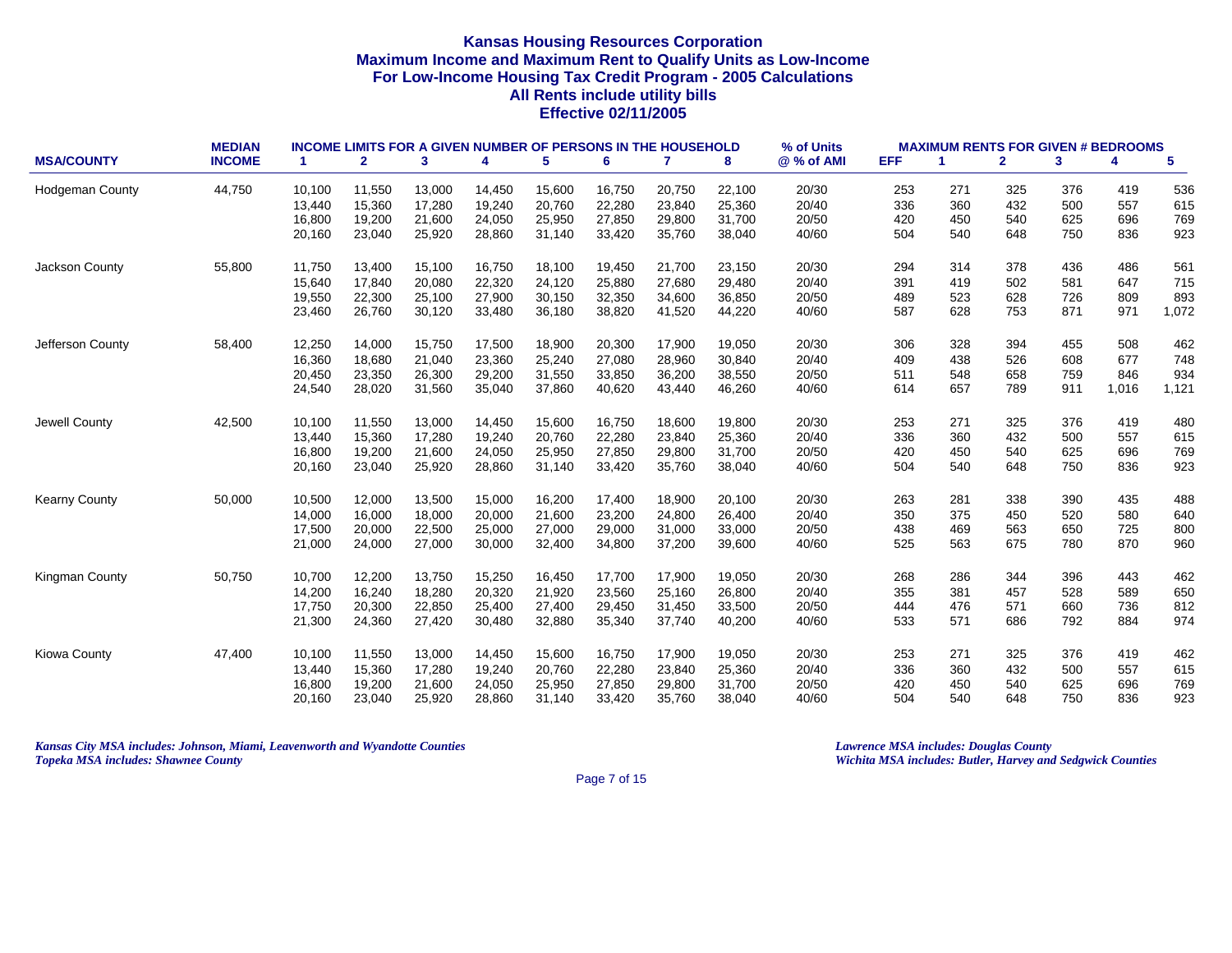| <b>MSA/COUNTY</b>       | <b>MEDIAN</b><br><b>INCOME</b> | $\blacktriangleleft$ | $\mathbf{2}$ | 3      | 4      | 5      | <b>INCOME LIMITS FOR A GIVEN NUMBER OF PERSONS IN THE HOUSEHOLD</b><br>6 | $\mathbf{7}$ | 8      | % of Units<br>@ % of AMI | <b>EFF</b> | <b>MAXIMUM RENTS FOR GIVEN # BEDROOMS</b><br>-1 | $\mathbf{2}$ | 3   | 4   | 5     |
|-------------------------|--------------------------------|----------------------|--------------|--------|--------|--------|--------------------------------------------------------------------------|--------------|--------|--------------------------|------------|-------------------------------------------------|--------------|-----|-----|-------|
| Labette County          | 42,600                         | 10,100               | 11,550       | 13,000 | 14,450 | 15,600 | 16,750                                                                   | 17,900       | 19,050 | 20/30                    | 253        | 271                                             | 325          | 376 | 419 | 462   |
|                         |                                | 13,440               | 15,360       | 17,280 | 19.240 | 20.760 | 22,280                                                                   | 23.840       | 25,360 | 20/40                    | 336        | 360                                             | 432          | 500 | 557 | 615   |
|                         |                                | 16,800               | 19,200       | 21,600 | 24,050 | 25,950 | 27,850                                                                   | 29,800       | 31,700 | 20/50                    | 420        | 450                                             | 540          | 625 | 696 | 769   |
|                         |                                | 20,160               | 23,040       | 25,920 | 28,860 | 31,140 | 33,420                                                                   | 35,760       | 38,040 | 40/60                    | 504        | 540                                             | 648          | 750 | 836 | 923   |
| Lane County             | 47,400                         | 10,100               | 11,550       | 13,000 | 14,450 | 15,600 | 16,750                                                                   | 17,900       | 19,050 | 20/30                    | 253        | 271                                             | 325          | 376 | 419 | 462   |
|                         |                                | 13,440               | 15,360       | 17,280 | 19,240 | 20,760 | 22,280                                                                   | 23,840       | 25,360 | 20/40                    | 336        | 360                                             | 432          | 500 | 557 | 615   |
|                         |                                | 16,800               | 19,200       | 21,600 | 24,050 | 25,950 | 27,850                                                                   | 29,800       | 31,700 | 20/50                    | 420        | 450                                             | 540          | 625 | 696 | 769   |
|                         |                                | 20,160               | 23,040       | 25,920 | 28,860 | 31,140 | 33,420                                                                   | 35,760       | 38,040 | 40/60                    | 504        | 540                                             | 648          | 750 | 836 | 923   |
| <b>Lincoln County</b>   | 43,500                         | 10,100               | 11,550       | 13,000 | 14,450 | 15,600 | 16,750                                                                   | 18,550       | 19,750 | 20/30                    | 253        | 271                                             | 325          | 376 | 419 | 479   |
|                         |                                | 13,440               | 15,360       | 17,280 | 19,240 | 20,760 | 22,280                                                                   | 23,840       | 25,360 | 20/40                    | 336        | 360                                             | 432          | 500 | 557 | 615   |
|                         |                                | 16,800               | 19,200       | 21,600 | 24,050 | 25,950 | 27,850                                                                   | 29,800       | 31,700 | 20/50                    | 420        | 450                                             | 540          | 625 | 696 | 769   |
|                         |                                | 20,160               | 23,040       | 25,920 | 28,860 | 31,140 | 33,420                                                                   | 35,760       | 38,040 | 40/60                    | 504        | 540                                             | 648          | 750 | 836 | 923   |
| Linn County             | 49,900                         | 10,450               | 11,950       | 13,450 | 14,950 | 16,150 | 17,350                                                                   | 17,900       | 19,050 | 20/30                    | 261        | 280                                             | 336          | 389 | 434 | 462   |
|                         |                                | 13,960               | 15,960       | 17,960 | 19,960 | 21,560 | 23,160                                                                   | 24,760       | 26,360 | 20/40                    | 349        | 374                                             | 449          | 519 | 579 | 639   |
|                         |                                | 17,450               | 19,950       | 22,450 | 24,950 | 26,950 | 28,950                                                                   | 30,950       | 32,950 | 20/50                    | 436        | 468                                             | 561          | 649 | 724 | 799   |
|                         |                                | 20,940               | 23,940       | 26,940 | 29,940 | 32,340 | 34,740                                                                   | 37,140       | 39,540 | 40/60                    | 524        | 561                                             | 674          | 779 | 869 | 959   |
| Logan County            | 45,650                         | 10,100               | 11,550       | 13,000 | 14,450 | 15,600 | 16,750                                                                   | 18,250       | 19,400 | 20/30                    | 253        | 271                                             | 325          | 376 | 419 | 471   |
|                         |                                | 13,440               | 15,360       | 17,280 | 19,240 | 20,760 | 22,280                                                                   | 23,840       | 25,360 | 20/40                    | 336        | 360                                             | 432          | 500 | 557 | 615   |
|                         |                                | 16,800               | 19,200       | 21,600 | 24,050 | 25,950 | 27,850                                                                   | 29,800       | 31,700 | 20/50                    | 420        | 450                                             | 540          | 625 | 696 | 769   |
|                         |                                | 20,160               | 23,040       | 25,920 | 28,860 | 31,140 | 33,420                                                                   | 35,760       | 38,040 | 40/60                    | 504        | 540                                             | 648          | 750 | 836 | 923   |
| Lyon County             | 48,950                         | 10,300               | 11,750       | 13,250 | 14,700 | 15,900 | 17,050                                                                   | 20,400       | 21,750 | 20/30                    | 258        | 276                                             | 331          | 383 | 426 | 527   |
|                         |                                | 13,720               | 15,680       | 17,640 | 19,600 | 21,160 | 22,720                                                                   | 24,280       | 25,840 | 20/40                    | 343        | 368                                             | 441          | 510 | 568 | 627   |
|                         |                                | 17,150               | 19,600       | 22,050 | 24,500 | 26,450 | 28,400                                                                   | 30,350       | 32,300 | 20/50                    | 429        | 459                                             | 551          | 637 | 710 | 783   |
|                         |                                | 20,580               | 23,520       | 26,460 | 29,400 | 31,740 | 34,080                                                                   | 36,420       | 38,760 | 40/60                    | 515        | 551                                             | 662          | 764 | 852 | 940   |
| <b>McPherson County</b> | 54,900                         | 11,500               | 13,150       | 14,800 | 16,450 | 17,750 | 19,100                                                                   | 17,900       | 19,050 | 20/30                    | 288        | 308                                             | 370          | 428 | 478 | 462   |
|                         |                                | 15,360               | 17,560       | 19,760 | 21,960 | 23,720 | 25,480                                                                   | 27,240       | 29,000 | 20/40                    | 384        | 412                                             | 494          | 571 | 637 | 703   |
|                         |                                | 19,200               | 21,950       | 24,700 | 27,450 | 29,650 | 31,850                                                                   | 34,050       | 36,250 | 20/50                    | 480        | 514                                             | 618          | 714 | 796 | 879   |
|                         |                                | 23,040               | 26,340       | 29,640 | 32,940 | 35,580 | 38,220                                                                   | 40,860       | 43,500 | 40/60                    | 576        | 617                                             | 741          | 857 | 956 | 1,055 |

*Kansas City MSA includes: Johnson, Miami, Leavenworth and Wyandotte Counties Lawrence MSA includes: Douglas County Topeka MSA includes: Shawnee County Wichita MSA includes: Butler, Harvey and Sedgwick Counties*

Page 8 of 15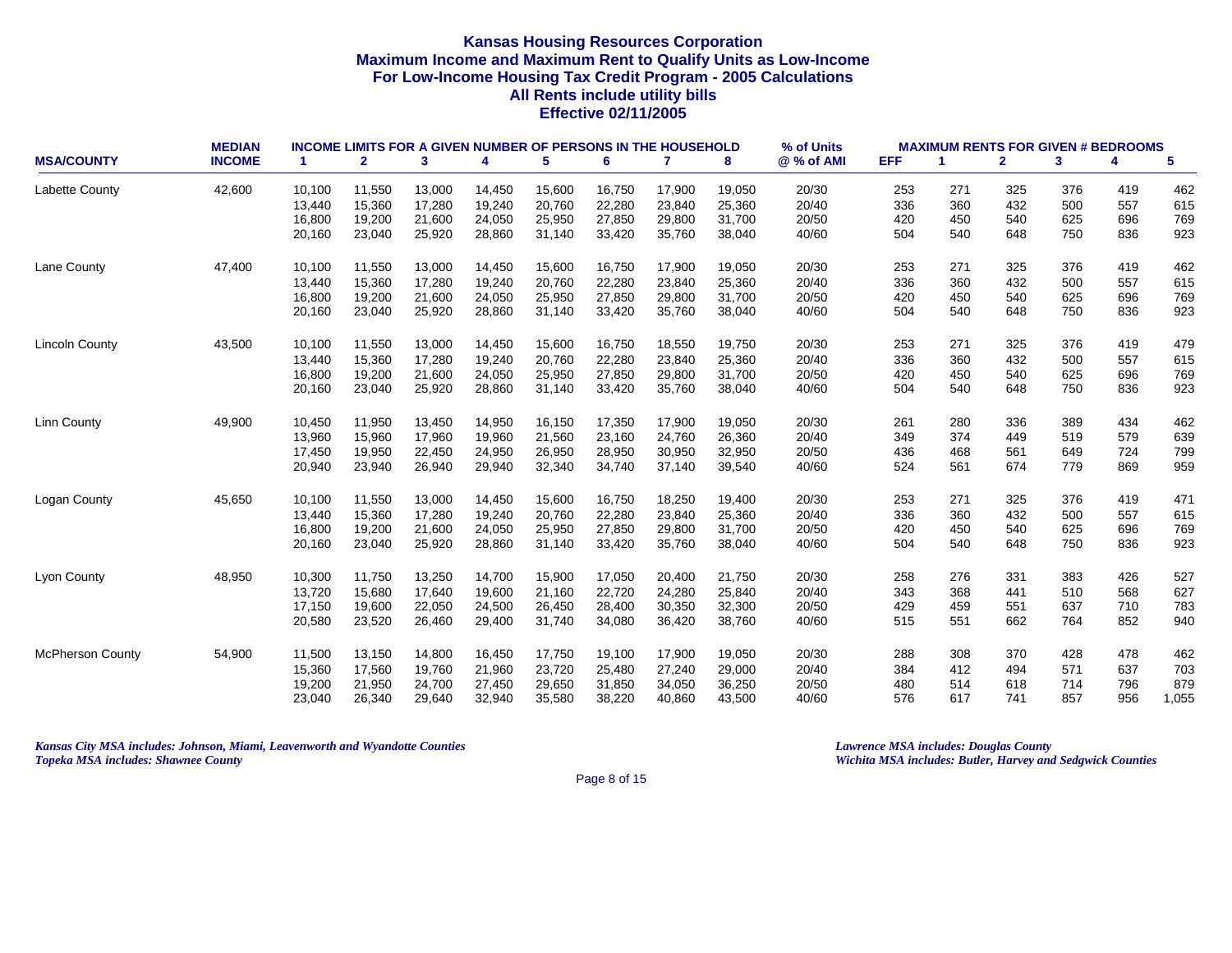|                          | <b>MEDIAN</b> |                      | <b>INCOME LIMITS FOR A GIVEN NUMBER OF PERSONS IN THE HOUSEHOLD</b> |        |        |        |        |        |        | % of Units |            | <b>MAXIMUM RENTS FOR GIVEN # BEDROOMS</b> |              |     |     |       |
|--------------------------|---------------|----------------------|---------------------------------------------------------------------|--------|--------|--------|--------|--------|--------|------------|------------|-------------------------------------------|--------------|-----|-----|-------|
| <b>MSA/COUNTY</b>        | <b>INCOME</b> | $\blacktriangleleft$ | $\mathbf{2}$                                                        | 3      | 4      | 5      | 6      | 7      | 8      | @ % of AMI | <b>EFF</b> | 1                                         | $\mathbf{2}$ | 3   | 4   | 5     |
| <b>Marion County</b>     | 47,250        | 10.100               | 11,550                                                              | 13,000 | 14,450 | 15,600 | 16,750 | 17,900 | 19,050 | 20/30      | 253        | 271                                       | 325          | 376 | 419 | 462   |
|                          |               | 13,440               | 15,360                                                              | 17,280 | 19,240 | 20,760 | 22,280 | 23,840 | 25,360 | 20/40      | 336        | 360                                       | 432          | 500 | 557 | 615   |
|                          |               | 16,800               | 19,200                                                              | 21,600 | 24,050 | 25,950 | 27,850 | 29,800 | 31,700 | 20/50      | 420        | 450                                       | 540          | 625 | 696 | 769   |
|                          |               | 20,160               | 23,040                                                              | 25,920 | 28,860 | 31,140 | 33,420 | 35,760 | 38,040 | 40/60      | 504        | 540                                       | 648          | 750 | 836 | 923   |
| <b>Marshall County</b>   | 46,300        | 10,100               | 11,550                                                              | 13,000 | 14,450 | 15,600 | 16,750 | 17,900 | 19,050 | 20/30      | 253        | 271                                       | 325          | 376 | 419 | 462   |
|                          |               | 13,440               | 15,360                                                              | 17,280 | 19,240 | 20,760 | 22,280 | 23,840 | 25,360 | 20/40      | 336        | 360                                       | 432          | 500 | 557 | 615   |
|                          |               | 16,800               | 19,200                                                              | 21,600 | 24,050 | 25,950 | 27,850 | 29,800 | 31,700 | 20/50      | 420        | 450                                       | 540          | 625 | 696 | 769   |
|                          |               | 20,160               | 23,040                                                              | 25,920 | 28,860 | 31,140 | 33,420 | 35,760 | 38,040 | 40/60      | 504        | 540                                       | 648          | 750 | 836 | 923   |
| <b>Meade County</b>      | 47,000        | 10,100               | 11,550                                                              | 13,000 | 14,450 | 15,600 | 16,750 | 17,900 | 19,050 | 20/30      | 253        | 271                                       | 325          | 376 | 419 | 462   |
|                          |               | 13,440               | 15,360                                                              | 17,280 | 19,240 | 20,760 | 22,280 | 23,840 | 25,360 | 20/40      | 336        | 360                                       | 432          | 500 | 557 | 615   |
|                          |               | 16,800               | 19,200                                                              | 21,600 | 24,050 | 25,950 | 27,850 | 29,800 | 31,700 | 20/50      | 420        | 450                                       | 540          | 625 | 696 | 769   |
|                          |               | 20,160               | 23,040                                                              | 25,920 | 28,860 | 31,140 | 33,420 | 35,760 | 38,040 | 40/60      | 504        | 540                                       | 648          | 750 | 836 | 923   |
| <b>Mitchell County</b>   | 47,700        | 10,100               | 11,550                                                              | 13,000 | 14,450 | 15,600 | 16,750 | 17,900 | 19,050 | 20/30      | 253        | 271                                       | 325          | 376 | 419 | 462   |
|                          |               | 13,440               | 15,360                                                              | 17,280 | 19,240 | 20,760 | 22,280 | 23,840 | 25,360 | 20/40      | 336        | 360                                       | 432          | 500 | 557 | 615   |
|                          |               | 16,800               | 19,200                                                              | 21,600 | 24,050 | 25,950 | 27,850 | 29,800 | 31,700 | 20/50      | 420        | 450                                       | 540          | 625 | 696 | 769   |
|                          |               | 20,160               | 23,040                                                              | 25,920 | 28,860 | 31,140 | 33,420 | 35,760 | 38,040 | 40/60      | 504        | 540                                       | 648          | 750 | 836 | 923   |
| <b>Montgomery County</b> | 43,700        | 10,100               | 11,550                                                              | 13,000 | 14,450 | 15,600 | 16,750 | 17,900 | 19,050 | 20/30      | 253        | 271                                       | 325          | 376 | 419 | 462   |
|                          |               | 13,440               | 15,360                                                              | 17,280 | 19,240 | 20,760 | 22,280 | 23,840 | 25,360 | 20/40      | 336        | 360                                       | 432          | 500 | 557 | 615   |
|                          |               | 16,800               | 19,200                                                              | 21,600 | 24,050 | 25,950 | 27,850 | 29,800 | 31,700 | 20/50      | 420        | 450                                       | 540          | 625 | 696 | 769   |
|                          |               | 20,160               | 23,040                                                              | 25,920 | 28,860 | 31,140 | 33,420 | 35,760 | 38,040 | 40/60      | 504        | 540                                       | 648          | 750 | 836 | 923   |
| <b>Morris County</b>     | 45,500        | 10,100               | 11,550                                                              | 13,000 | 14,450 | 15,600 | 16,750 | 19,550 | 20,800 | 20/30      | 253        | 271                                       | 325          | 376 | 419 | 504   |
|                          |               | 13,440               | 15,360                                                              | 17,280 | 19,240 | 20,760 | 22,280 | 23,840 | 25,360 | 20/40      | 336        | 360                                       | 432          | 500 | 557 | 615   |
|                          |               | 16,800               | 19,200                                                              | 21,600 | 24,050 | 25,950 | 27,850 | 29,800 | 31,700 | 20/50      | 420        | 450                                       | 540          | 625 | 696 | 769   |
|                          |               | 20,160               | 23,040                                                              | 25,920 | 28,860 | 31,140 | 33,420 | 35,760 | 38,040 | 40/60      | 504        | 540                                       | 648          | 750 | 836 | 923   |
| <b>Morton County</b>     | 48,600        | 11,050               | 12,600                                                              | 14,200 | 15,750 | 17,000 | 18,250 | 17,900 | 19,050 | 20/30      | 276        | 296                                       | 355          | 409 | 456 | 462   |
|                          |               | 14,720               | 16,800                                                              | 18,920 | 21,000 | 22,680 | 24,360 | 26,040 | 27,720 | 20/40      | 368        | 394                                       | 473          | 546 | 609 | 672   |
|                          |               | 18,400               | 21,000                                                              | 23,650 | 26,250 | 28,350 | 30,450 | 32,550 | 34,650 | 20/50      | 460        | 493                                       | 591          | 683 | 761 | 840   |
|                          |               | 22,080               | 25,200                                                              | 28,380 | 31,500 | 34,020 | 36,540 | 39,060 | 41,580 | 40/60      | 552        | 591                                       | 710          | 819 | 914 | 1,008 |

*Kansas City MSA includes: Johnson, Miami, Leavenworth and Wyandotte Counties Lawrence MSA includes: Douglas County Topeka MSA includes: Shawnee County Wichita MSA includes: Butler, Harvey and Sedgwick Counties*

Page 9 of 15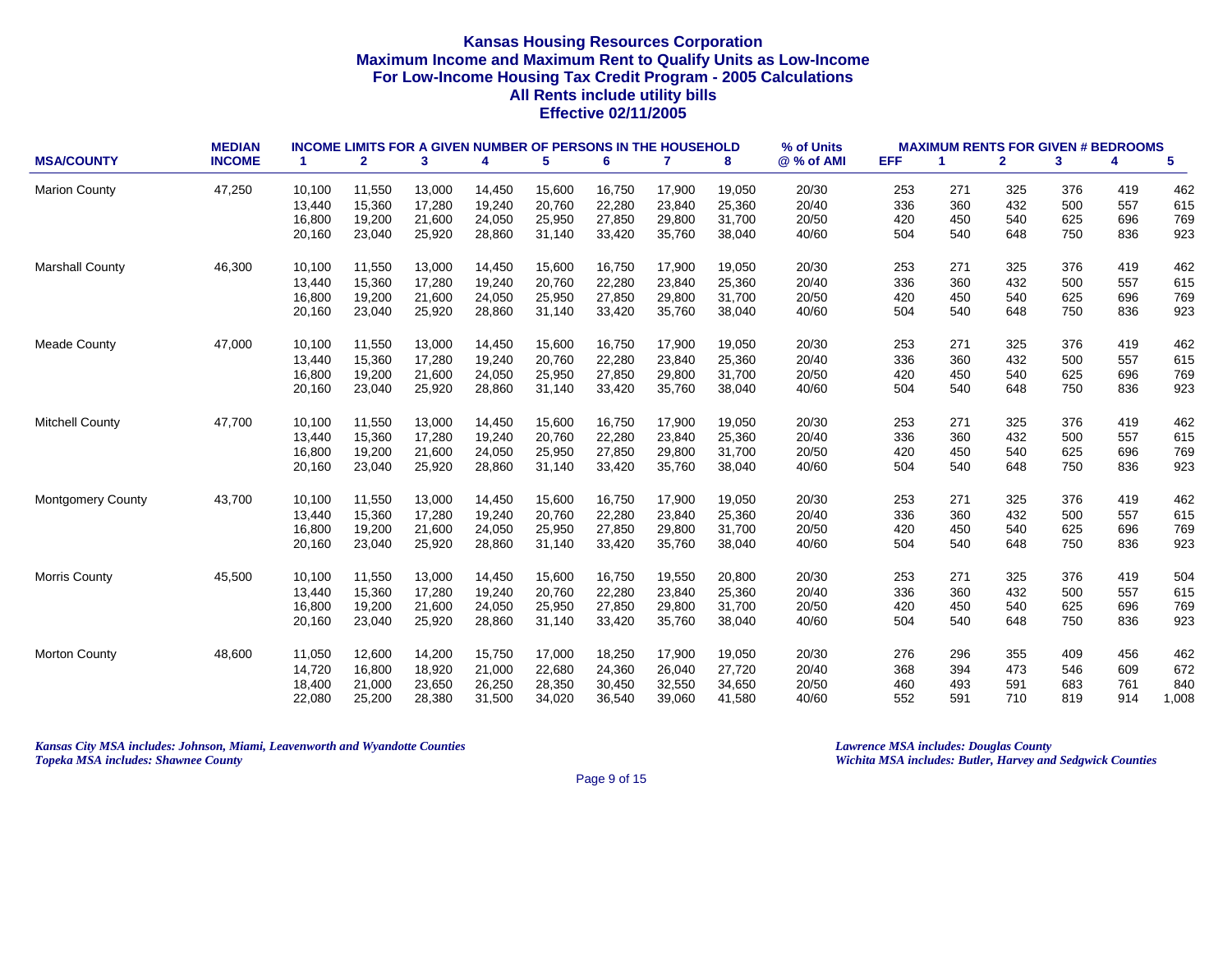| <b>MSA/COUNTY</b>     | <b>MEDIAN</b><br><b>INCOME</b> | -1     | <b>INCOME LIMITS FOR A GIVEN NUMBER OF PERSONS IN THE HOUSEHOLD</b><br>$\mathbf{2}$ | 3      | 4      | 5      | 6      | $\mathbf{7}$ | 8      | % of Units<br>@ % of AMI | EFF. | -1  | $\mathbf{2}$ | <b>MAXIMUM RENTS FOR GIVEN # BEDROOMS</b><br>3 | 4   | 5     |
|-----------------------|--------------------------------|--------|-------------------------------------------------------------------------------------|--------|--------|--------|--------|--------------|--------|--------------------------|------|-----|--------------|------------------------------------------------|-----|-------|
|                       |                                |        |                                                                                     |        |        |        |        |              |        |                          |      |     |              |                                                |     |       |
| Nemaha County         | 47,650                         | 10,100 | 11,550                                                                              | 13,000 | 14,450 | 15,600 | 16,750 | 17,900       | 19,050 | 20/30                    | 253  | 271 | 325          | 376                                            | 419 | 462   |
|                       |                                | 13,440 | 15,360                                                                              | 17,280 | 19,240 | 20,760 | 22,280 | 23,840       | 25,360 | 20/40                    | 336  | 360 | 432          | 500                                            | 557 | 615   |
|                       |                                | 16,800 | 19,200                                                                              | 21,600 | 24,050 | 25,950 | 27,850 | 29,800       | 31,700 | 20/50                    | 420  | 450 | 540          | 625                                            | 696 | 769   |
|                       |                                | 20,160 | 23,040                                                                              | 25,920 | 28,860 | 31,140 | 33,420 | 35,760       | 38,040 | 40/60                    | 504  | 540 | 648          | 750                                            | 836 | 923   |
| Neosho County         | 44.400                         | 10,100 | 11,550                                                                              | 13,000 | 14,450 | 15,600 | 16,750 | 17,900       | 19,050 | 20/30                    | 253  | 271 | 325          | 376                                            | 419 | 462   |
|                       |                                | 13,440 | 15,360                                                                              | 17,280 | 19,240 | 20,760 | 22,280 | 23,840       | 25,360 | 20/40                    | 336  | 360 | 432          | 500                                            | 557 | 615   |
|                       |                                | 16,800 | 19,200                                                                              | 21,600 | 24,050 | 25,950 | 27,850 | 29,800       | 31,700 | 20/50                    | 420  | 450 | 540          | 625                                            | 696 | 769   |
|                       |                                | 20,160 | 23,040                                                                              | 25,920 | 28,860 | 31,140 | 33,420 | 35,760       | 38,040 | 40/60                    | 504  | 540 | 648          | 750                                            | 836 | 923   |
| <b>Ness County</b>    | 46.400                         | 10,100 | 11,550                                                                              | 13,000 | 14,450 | 15,600 | 16,750 | 17,900       | 19,050 | 20/30                    | 253  | 271 | 325          | 376                                            | 419 | 462   |
|                       |                                | 13,440 | 15,360                                                                              | 17,280 | 19,240 | 20,760 | 22,280 | 23,840       | 25,360 | 20/40                    | 336  | 360 | 432          | 500                                            | 557 | 615   |
|                       |                                | 16,800 | 19,200                                                                              | 21,600 | 24,050 | 25,950 | 27,850 | 29,800       | 31,700 | 20/50                    | 420  | 450 | 540          | 625                                            | 696 | 769   |
|                       |                                | 20,160 | 23,040                                                                              | 25,920 | 28,860 | 31,140 | 33,420 | 35,760       | 38,040 | 40/60                    | 504  | 540 | 648          | 750                                            | 836 | 923   |
| Norton County         | 44,100                         | 10,100 | 11,550                                                                              | 13,000 | 14,450 | 15,600 | 16,750 | 19,200       | 20,450 | 20/30                    | 253  | 271 | 325          | 376                                            | 419 | 496   |
|                       |                                | 13,440 | 15,360                                                                              | 17.280 | 19,240 | 20,760 | 22,280 | 23,840       | 25,360 | 20/40                    | 336  | 360 | 432          | 500                                            | 557 | 615   |
|                       |                                | 16,800 | 19,200                                                                              | 21,600 | 24,050 | 25,950 | 27,850 | 29,800       | 31,700 | 20/50                    | 420  | 450 | 540          | 625                                            | 696 | 769   |
|                       |                                | 20,160 | 23,040                                                                              | 25,920 | 28,860 | 31,140 | 33,420 | 35,760       | 38,040 | 40/60                    | 504  | 540 | 648          | 750                                            | 836 | 923   |
| Osage County          | 51,550                         | 10,850 | 12,400                                                                              | 13,950 | 15,500 | 16,750 | 18,000 | 17,900       | 19,050 | 20/30                    | 271  | 291 | 349          | 403                                            | 450 | 462   |
|                       |                                | 14,440 | 16,480                                                                              | 18,560 | 20,640 | 22,280 | 23,920 | 25,560       | 27,200 | 20/40                    | 361  | 387 | 464          | 537                                            | 598 | 660   |
|                       |                                | 18,050 | 20,600                                                                              | 23,200 | 25,800 | 27,850 | 29,900 | 31,950       | 34,000 | 20/50                    | 451  | 483 | 580          | 671                                            | 748 | 824   |
|                       |                                | 21,660 | 24,720                                                                              | 27,840 | 30,960 | 33,420 | 35,880 | 38,340       | 40,800 | 40/60                    | 542  | 580 | 696          | 805                                            | 897 | 989   |
| <b>Osborne County</b> | 40,100                         | 10,100 | 11,550                                                                              | 13,000 | 14,450 | 15,600 | 16,750 | 19,500       | 20,750 | 20/30                    | 253  | 271 | 325          | 376                                            | 419 | 503   |
|                       |                                | 13,440 | 15,360                                                                              | 17,280 | 19,240 | 20,760 | 22,280 | 23,840       | 25,360 | 20/40                    | 336  | 360 | 432          | 500                                            | 557 | 615   |
|                       |                                | 16,800 | 19,200                                                                              | 21,600 | 24,050 | 25,950 | 27,850 | 29,800       | 31,700 | 20/50                    | 420  | 450 | 540          | 625                                            | 696 | 769   |
|                       |                                | 20,160 | 23,040                                                                              | 25,920 | 28,860 | 31,140 | 33,420 | 35,760       | 38,040 | 40/60                    | 504  | 540 | 648          | 750                                            | 836 | 923   |
| <b>Ottawa County</b>  | 52,400                         | 11,000 | 12,550                                                                              | 14,150 | 15,700 | 16,950 | 18,200 | 19,500       | 20,750 | 20/30                    | 275  | 294 | 354          | 408                                            | 455 | 503   |
|                       |                                | 14,680 | 16,760                                                                              | 18,880 | 20,960 | 22,640 | 24,320 | 26,000       | 27,680 | 20/40                    | 367  | 393 | 472          | 545                                            | 608 | 671   |
|                       |                                | 18,350 | 20,950                                                                              | 23,600 | 26,200 | 28,300 | 30,400 | 32,500       | 34,600 | 20/50                    | 459  | 491 | 590          | 681                                            | 760 | 839   |
|                       |                                | 22,020 | 25,140                                                                              | 28,320 | 31,440 | 33,960 | 36,480 | 39,000       | 41,520 | 40/60                    | 551  | 590 | 708          | 818                                            | 912 | 1,007 |

*Kansas City MSA includes: Johnson, Miami, Leavenworth and Wyandotte Counties Lawrence MSA includes: Douglas County Topeka MSA includes: Shawnee County Wichita MSA includes: Butler, Harvey and Sedgwick Counties*

Page 10 of 15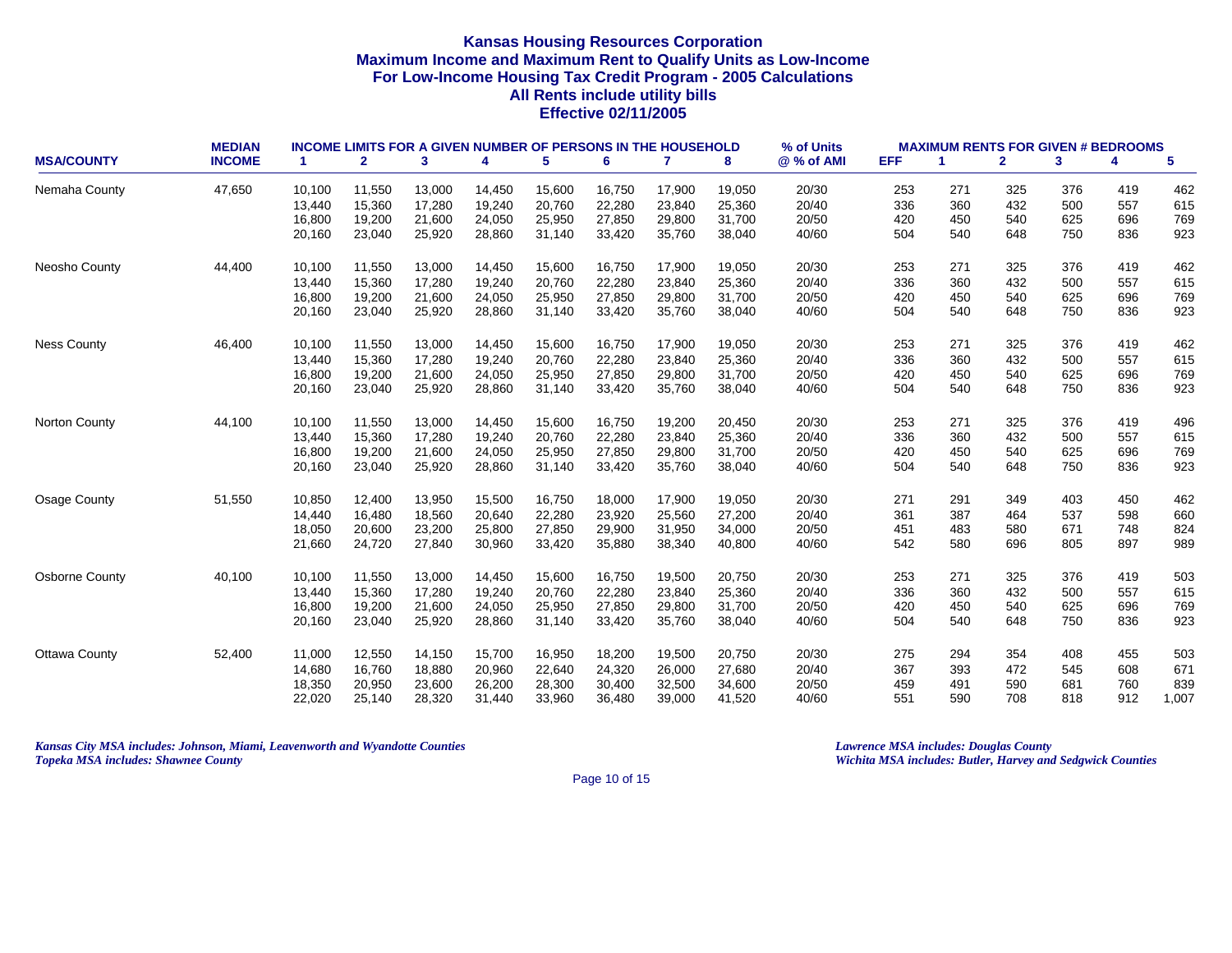|                            | <b>MEDIAN</b> |        | <b>INCOME LIMITS FOR A GIVEN NUMBER OF PERSONS IN THE HOUSEHOLD</b> |        |        |        |        |              |        | % of Units |      | <b>MAXIMUM RENTS FOR GIVEN # BEDROOMS</b> |              |     |     |       |
|----------------------------|---------------|--------|---------------------------------------------------------------------|--------|--------|--------|--------|--------------|--------|------------|------|-------------------------------------------|--------------|-----|-----|-------|
| <b>MSA/COUNTY</b>          | <b>INCOME</b> | 1      | $\mathbf{2}$                                                        | 3      | 4      | 5      | 6      | $\mathbf{7}$ | 8      | @ % of AMI | EFF. | -1                                        | $\mathbf{2}$ | 3   | 4   | 5     |
| Pawnee County              | 52,400        | 11,000 | 12,550                                                              | 14,150 | 15,700 | 16,950 | 18,200 | 17,900       | 19,050 | 20/30      | 275  | 294                                       | 354          | 408 | 455 | 462   |
|                            |               | 14,680 | 16,760                                                              | 18,880 | 20,960 | 22,640 | 24,320 | 26,000       | 27,680 | 20/40      | 367  | 393                                       | 472          | 545 | 608 | 671   |
|                            |               | 18,350 | 20,950                                                              | 23,600 | 26,200 | 28,300 | 30,400 | 32,500       | 34,600 | 20/50      | 459  | 491                                       | 590          | 681 | 760 | 839   |
|                            |               | 22,020 | 25,140                                                              | 28,320 | 31,440 | 33,960 | 36,480 | 39,000       | 41,520 | 40/60      | 551  | 590                                       | 708          | 818 | 912 | 1,007 |
| <b>Phillips County</b>     | 47,250        | 10,100 | 11,550                                                              | 13,000 | 14,450 | 15,600 | 16,750 | 20,000       | 21,300 | 20/30      | 253  | 271                                       | 325          | 376 | 419 | 516   |
|                            |               | 13,440 | 15,360                                                              | 17,280 | 19,240 | 20,760 | 22,280 | 23,840       | 25,360 | 20/40      | 336  | 360                                       | 432          | 500 | 557 | 615   |
|                            |               | 16,800 | 19,200                                                              | 21,600 | 24,050 | 25,950 | 27,850 | 29,800       | 31,700 | 20/50      | 420  | 450                                       | 540          | 625 | 696 | 769   |
|                            |               | 20,160 | 23,040                                                              | 25,920 | 28,860 | 31,140 | 33,420 | 35,760       | 38,040 | 40/60      | 504  | 540                                       | 648          | 750 | 836 | 923   |
| <b>Pottawatomie County</b> | 53,800        | 11,300 | 12,900                                                              | 14,550 | 16,150 | 17,450 | 18,750 | 18,300       | 19,500 | 20/30      | 283  | 303                                       | 364          | 420 | 469 | 473   |
|                            |               | 15,080 | 17,200                                                              | 19,360 | 21,520 | 23,240 | 24,960 | 26,680       | 28,400 | 20/40      | 377  | 404                                       | 484          | 560 | 624 | 689   |
|                            |               | 18,850 | 21,500                                                              | 24,200 | 26,900 | 29,050 | 31,200 | 33,350       | 35,500 | 20/50      | 471  | 504                                       | 605          | 699 | 780 | 861   |
|                            |               | 22,620 | 25,800                                                              | 29,040 | 32,280 | 34,860 | 37,440 | 40,020       | 42,600 | 40/60      | 566  | 605                                       | 726          | 839 | 936 | 1,033 |
| <b>Pratt County</b>        | 49,150        | 10,350 | 11,800                                                              | 13,300 | 14,750 | 15,950 | 17,100 | 17,900       | 19,050 | 20/30      | 259  | 277                                       | 333          | 384 | 428 | 462   |
|                            |               | 13,760 | 15,720                                                              | 17,680 | 19,680 | 21,240 | 22,800 | 24,360       | 25,960 | 20/40      | 344  | 369                                       | 442          | 512 | 570 | 629   |
|                            |               | 17,200 | 19,650                                                              | 22,100 | 24,600 | 26,550 | 28,500 | 30,450       | 32,450 | 20/50      | 430  | 461                                       | 553          | 639 | 713 | 786   |
|                            |               | 20,640 | 23,580                                                              | 26,520 | 29,520 | 31,860 | 34,200 | 36,540       | 38,940 | 40/60      | 516  | 553                                       | 663          | 767 | 855 | 944   |
| <b>Rawlins County</b>      | 46,050        | 10,100 | 11,550                                                              | 13,000 | 14,450 | 15,600 | 16,750 | 18,000       | 19,150 | 20/30      | 253  | 271                                       | 325          | 376 | 419 | 464   |
|                            |               | 13,440 | 15,360                                                              | 17,280 | 19,240 | 20,760 | 22,280 | 23,840       | 25,360 | 20/40      | 336  | 360                                       | 432          | 500 | 557 | 615   |
|                            |               | 16,800 | 19,200                                                              | 21,600 | 24,050 | 25,950 | 27,850 | 29,800       | 31,700 | 20/50      | 420  | 450                                       | 540          | 625 | 696 | 769   |
|                            |               | 20,160 | 23,040                                                              | 25,920 | 28,860 | 31,140 | 33,420 | 35,760       | 38,040 | 40/60      | 504  | 540                                       | 648          | 750 | 836 | 923   |
| <b>Reno County</b>         | 48,350        | 10,150 | 11,600                                                              | 13,050 | 14,500 | 15,650 | 16,800 | 17,900       | 19,050 | 20/30      | 254  | 272                                       | 326          | 377 | 420 | 462   |
|                            |               | 13,520 | 15,480                                                              | 17,400 | 19,360 | 20,880 | 22,440 | 24,000       | 25,520 | 20/40      | 338  | 363                                       | 435          | 503 | 561 | 619   |
|                            |               | 16,900 | 19,350                                                              | 21,750 | 24,200 | 26,100 | 28,050 | 30,000       | 31,900 | 20/50      | 423  | 453                                       | 544          | 629 | 701 | 774   |
|                            |               | 20,280 | 23,220                                                              | 26,100 | 29,040 | 31,320 | 33,660 | 36,000       | 38,280 | 40/60      | 507  | 544                                       | 653          | 755 | 842 | 929   |
| <b>Republic County</b>     | 44,400        | 10,100 | 11,550                                                              | 13,000 | 14,450 | 15,600 | 16,750 | 17,900       | 19,050 | 20/30      | 253  | 271                                       | 325          | 376 | 419 | 462   |
|                            |               | 13,440 | 15,360                                                              | 17,280 | 19,240 | 20,760 | 22,280 | 23,840       | 25,360 | 20/40      | 336  | 360                                       | 432          | 500 | 557 | 615   |
|                            |               | 16,800 | 19,200                                                              | 21,600 | 24,050 | 25,950 | 27,850 | 29,800       | 31,700 | 20/50      | 420  | 450                                       | 540          | 625 | 696 | 769   |
|                            |               | 20,160 | 23,040                                                              | 25,920 | 28,860 | 31,140 | 33,420 | 35,760       | 38,040 | 40/60      | 504  | 540                                       | 648          | 750 | 836 | 923   |

*Kansas City MSA includes: Johnson, Miami, Leavenworth and Wyandotte Counties Lawrence MSA includes: Douglas County Topeka MSA includes: Shawnee County Wichita MSA includes: Butler, Harvey and Sedgwick Counties*

Page 11 of 15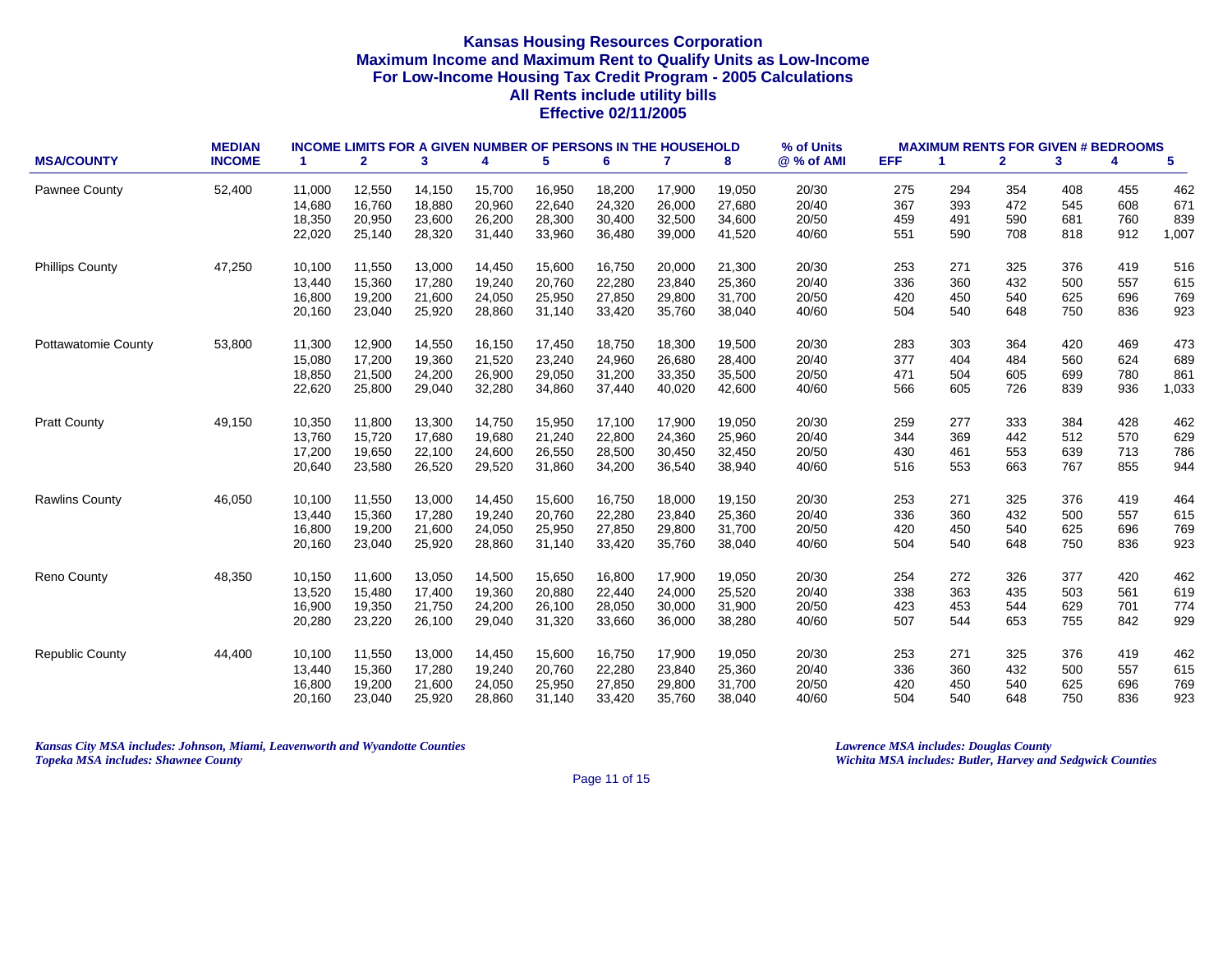|                       | <b>MEDIAN</b> |        | <b>INCOME LIMITS FOR A GIVEN NUMBER OF PERSONS IN THE HOUSEHOLD</b> |        |        |        |        |        |        | % of Units |            | <b>MAXIMUM RENTS FOR GIVEN # BEDROOMS</b> |              |     |     |                 |
|-----------------------|---------------|--------|---------------------------------------------------------------------|--------|--------|--------|--------|--------|--------|------------|------------|-------------------------------------------|--------------|-----|-----|-----------------|
| <b>MSA/COUNTY</b>     | <b>INCOME</b> | -1.    | $\mathbf{2}$                                                        | 3      | 4      | 5      | 6      | 7      | 8      | @ % of AMI | <b>EFF</b> | 1                                         | $\mathbf{2}$ | 3   | 4   | $5\phantom{.0}$ |
| <b>Rice County</b>    | 46,800        | 10,100 | 11,550                                                              | 13,000 | 14,450 | 15,600 | 16,750 | 20,650 | 22,000 | 20/30      | 253        | 271                                       | 325          | 376 | 419 | 533             |
|                       |               | 13,440 | 15,360                                                              | 17,280 | 19,240 | 20,760 | 22,280 | 23,840 | 25,360 | 20/40      | 336        | 360                                       | 432          | 500 | 557 | 615             |
|                       |               | 16,800 | 19,200                                                              | 21,600 | 24,050 | 25,950 | 27,850 | 29,800 | 31,700 | 20/50      | 420        | 450                                       | 540          | 625 | 696 | 769             |
|                       |               | 20,160 | 23,040                                                              | 25,920 | 28,860 | 31,140 | 33,420 | 35,760 | 38,040 | 40/60      | 504        | 540                                       | 648          | 750 | 836 | 923             |
| <b>Riley County</b>   | 55,500        | 11,650 | 13,300                                                              | 15,000 | 16,650 | 18,000 | 19,300 | 17,900 | 19,050 | 20/30      | 291        | 312                                       | 375          | 433 | 483 | 462             |
|                       |               | 15,560 | 17,760                                                              | 20,000 | 22,200 | 23,960 | 25,760 | 27,520 | 29,320 | 20/40      | 389        | 417                                       | 500          | 577 | 644 | 711             |
|                       |               | 19,450 | 22,200                                                              | 25,000 | 27,750 | 29,950 | 32,200 | 34,400 | 36,650 | 20/50      | 486        | 521                                       | 625          | 721 | 805 | 888             |
|                       |               | 23,340 | 26,640                                                              | 30,000 | 33,300 | 35,940 | 38,640 | 41,280 | 43,980 | 40/60      | 584        | 625                                       | 750          | 866 | 966 | 1,066           |
| <b>Rooks County</b>   | 42,000        | 10,100 | 11,550                                                              | 13,000 | 14,450 | 15,600 | 16,750 | 17,900 | 19,050 | 20/30      | 253        | 271                                       | 325          | 376 | 419 | 462             |
|                       |               | 13,440 | 15,360                                                              | 17,280 | 19,240 | 20,760 | 22,280 | 23,840 | 25,360 | 20/40      | 336        | 360                                       | 432          | 500 | 557 | 615             |
|                       |               | 16,800 | 19,200                                                              | 21,600 | 24,050 | 25,950 | 27,850 | 29,800 | 31,700 | 20/50      | 420        | 450                                       | 540          | 625 | 696 | 769             |
|                       |               | 20,160 | 23,040                                                              | 25,920 | 28,860 | 31,140 | 33,420 | 35,760 | 38,040 | 40/60      | 504        | 540                                       | 648          | 750 | 836 | 923             |
| <b>Rush County</b>    | 44,300        | 10,100 | 11,550                                                              | 13,000 | 14,450 | 15,600 | 16,750 | 17,900 | 19,050 | 20/30      | 253        | 271                                       | 325          | 376 | 419 | 462             |
|                       |               | 13,440 | 15,360                                                              | 17,280 | 19.240 | 20,760 | 22.280 | 23,840 | 25,360 | 20/40      | 336        | 360                                       | 432          | 500 | 557 | 615             |
|                       |               | 16,800 | 19,200                                                              | 21,600 | 24,050 | 25,950 | 27,850 | 29,800 | 31,700 | 20/50      | 420        | 450                                       | 540          | 625 | 696 | 769             |
|                       |               | 20,160 | 23,040                                                              | 25,920 | 28,860 | 31,140 | 33,420 | 35,760 | 38,040 | 40/60      | 504        | 540                                       | 648          | 750 | 836 | 923             |
| <b>Russell County</b> | 46,700        | 10,100 | 11,550                                                              | 13,000 | 14,450 | 15,600 | 16,750 | 19,700 | 21,000 | 20/30      | 253        | 271                                       | 325          | 376 | 419 | 509             |
|                       |               | 13,440 | 15,360                                                              | 17,280 | 19,240 | 20,760 | 22,280 | 23,840 | 25,360 | 20/40      | 336        | 360                                       | 432          | 500 | 557 | 615             |
|                       |               | 16,800 | 19,200                                                              | 21,600 | 24,050 | 25,950 | 27,850 | 29,800 | 31,700 | 20/50      | 420        | 450                                       | 540          | 625 | 696 | 769             |
|                       |               | 20,160 | 23,040                                                              | 25,920 | 28,860 | 31,140 | 33,420 | 35,760 | 38,040 | 40/60      | 504        | 540                                       | 648          | 750 | 836 | 923             |
| <b>Saline County</b>  | 52,950        | 11,150 | 12,700                                                              | 14,300 | 15,900 | 17,150 | 18,450 | 21,400 | 22,750 | 20/30      | 279        | 298                                       | 358          | 413 | 461 | 552             |
|                       |               | 14,840 | 16,960                                                              | 19,080 | 21,200 | 22,880 | 24,560 | 26,280 | 27,960 | 20/40      | 371        | 398                                       | 477          | 551 | 614 | 678             |
|                       |               | 18,550 | 21,200                                                              | 23,850 | 26,500 | 28,600 | 30,700 | 32,850 | 34,950 | 20/50      | 464        | 497                                       | 596          | 689 | 768 | 848             |
|                       |               | 22,260 | 25,440                                                              | 28,620 | 31,800 | 34,320 | 36,840 | 39,420 | 41,940 | 40/60      | 557        | 596                                       | 716          | 827 | 921 | 1,017           |
| <b>Scott County</b>   | 57,450        | 12,100 | 13,800                                                              | 15,550 | 17,250 | 18,650 | 20,000 | 18,300 | 19,500 | 20/30      | 303        | 324                                       | 389          | 449 | 500 | 473             |
|                       |               | 16,080 | 18,400                                                              | 20,680 | 23,000 | 24,800 | 26,640 | 28,480 | 30,320 | 20/40      | 402        | 431                                       | 517          | 598 | 666 | 735             |
|                       |               | 20,100 | 23,000                                                              | 25,850 | 28,750 | 31,000 | 33,300 | 35,600 | 37,900 | 20/50      | 503        | 539                                       | 646          | 747 | 833 | 919             |
|                       |               | 24,120 | 27,600                                                              | 31,020 | 34,500 | 37,200 | 39,960 | 42,720 | 45,480 | 40/60      | 603        | 647                                       | 776          | 896 | 999 | 1,103           |

*Kansas City MSA includes: Johnson, Miami, Leavenworth and Wyandotte Counties Lawrence MSA includes: Douglas County Topeka MSA includes: Shawnee County Wichita MSA includes: Butler, Harvey and Sedgwick Counties*

Page 12 of 15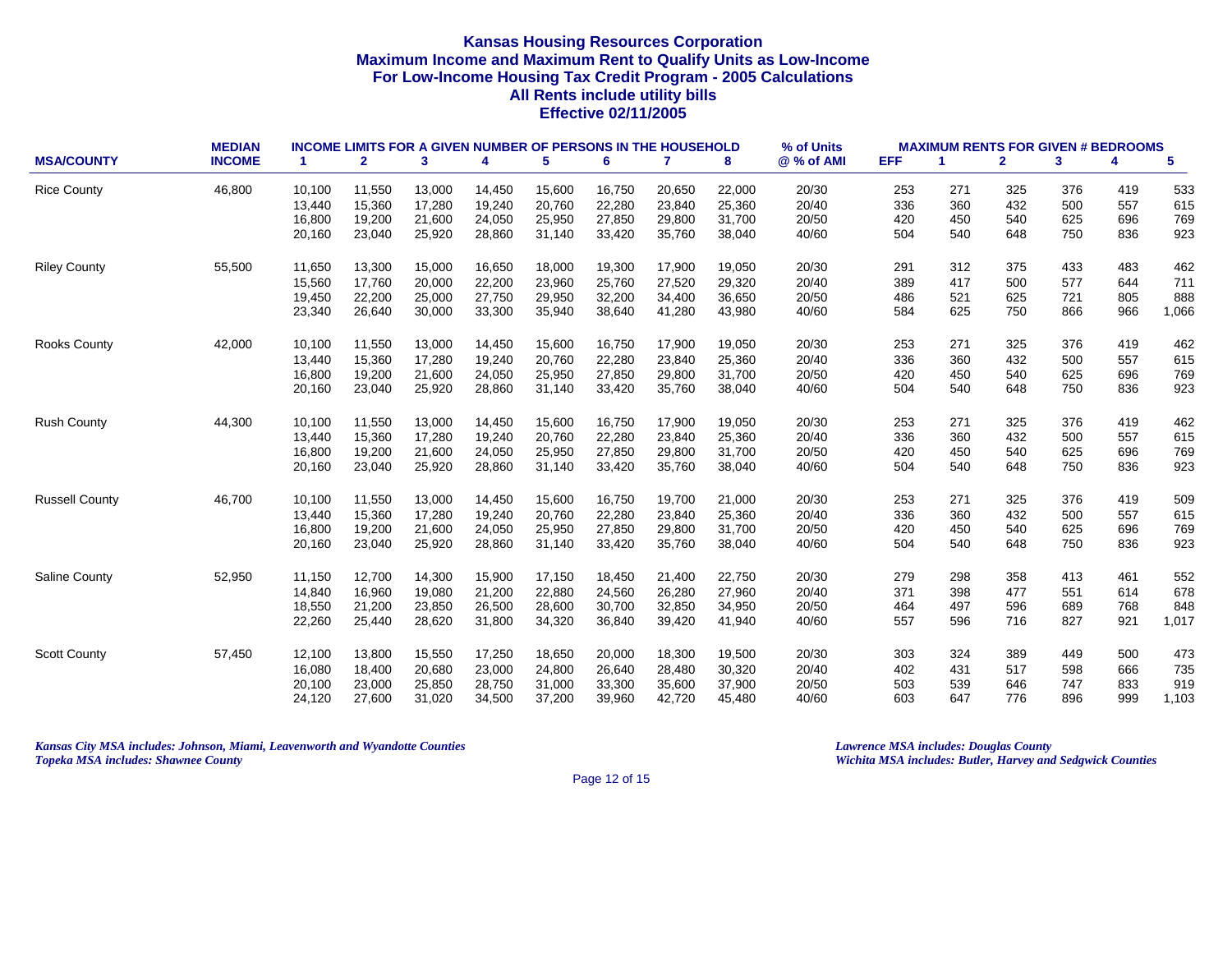|                        | <b>MEDIAN</b> | <b>INCOME LIMITS FOR A GIVEN NUMBER OF PERSONS IN THE HOUSEHOLD</b> |              |        |        |        |        |        |        | % of Units | <b>MAXIMUM RENTS FOR GIVEN # BEDROOMS</b> |     |              |     |     |                 |
|------------------------|---------------|---------------------------------------------------------------------|--------------|--------|--------|--------|--------|--------|--------|------------|-------------------------------------------|-----|--------------|-----|-----|-----------------|
| <b>MSA/COUNTY</b>      | <b>INCOME</b> | -1.                                                                 | $\mathbf{2}$ | 3      | 4      | 5      | 6      | 7      | 8      | @ % of AMI | <b>EFF</b>                                | 1   | $\mathbf{2}$ | 3   | 4   | $5\phantom{.0}$ |
| <b>Seward County</b>   | 46,900        | 10,350                                                              | 11,800       | 13,300 | 14,750 | 15,950 | 17,100 | 17,900 | 19,050 | 20/30      | 259                                       | 277 | 333          | 384 | 428 | 462             |
|                        |               | 13,760                                                              | 15,760       | 17,720 | 19,680 | 21,240 | 22,840 | 24,400 | 25,960 | 20/40      | 344                                       | 369 | 443          | 512 | 571 | 630             |
|                        |               | 17,200                                                              | 19,700       | 22,150 | 24,600 | 26,550 | 28,550 | 30,500 | 32,450 | 20/50      | 430                                       | 461 | 554          | 639 | 714 | 787             |
|                        |               | 20,640                                                              | 23,640       | 26,580 | 29,520 | 31,860 | 34,260 | 36,600 | 38,940 | 40/60      | 516                                       | 554 | 665          | 767 | 857 | 944             |
| <b>Sheridan County</b> | 43,750        | 10,100                                                              | 11,550       | 13,000 | 14,450 | 15,600 | 16,750 | 17,900 | 19,050 | 20/30      | 253                                       | 271 | 325          | 376 | 419 | 462             |
|                        |               | 13,440                                                              | 15,360       | 17,280 | 19,240 | 20,760 | 22,280 | 23,840 | 25,360 | 20/40      | 336                                       | 360 | 432          | 500 | 557 | 615             |
|                        |               | 16,800                                                              | 19,200       | 21,600 | 24,050 | 25,950 | 27,850 | 29,800 | 31,700 | 20/50      | 420                                       | 450 | 540          | 625 | 696 | 769             |
|                        |               | 20,160                                                              | 23,040       | 25,920 | 28,860 | 31,140 | 33,420 | 35,760 | 38,040 | 40/60      | 504                                       | 540 | 648          | 750 | 836 | 923             |
| Sherman County         | 43,900        | 10,100                                                              | 11,550       | 13,000 | 14,450 | 15,600 | 16,750 | 17,900 | 19,050 | 20/30      | 253                                       | 271 | 325          | 376 | 419 | 462             |
|                        |               | 13,440                                                              | 15,360       | 17,280 | 19,240 | 20,760 | 22,280 | 23,840 | 25,360 | 20/40      | 336                                       | 360 | 432          | 500 | 557 | 615             |
|                        |               | 16,800                                                              | 19,200       | 21,600 | 24,050 | 25,950 | 27,850 | 29,800 | 31,700 | 20/50      | 420                                       | 450 | 540          | 625 | 696 | 769             |
|                        |               | 20,160                                                              | 23,040       | 25,920 | 28,860 | 31,140 | 33,420 | 35,760 | 38,040 | 40/60      | 504                                       | 540 | 648          | 750 | 836 | 923             |
| Smith County           | 43,600        | 10,100                                                              | 11,550       | 13,000 | 14,450 | 15,600 | 16,750 | 17,900 | 19,050 | 20/30      | 253                                       | 271 | 325          | 376 | 419 | 462             |
|                        |               | 13,440                                                              | 15,360       | 17,280 | 19.240 | 20,760 | 22.280 | 23,840 | 25,360 | 20/40      | 336                                       | 360 | 432          | 500 | 557 | 615             |
|                        |               | 16,800                                                              | 19,200       | 21,600 | 24,050 | 25,950 | 27,850 | 29,800 | 31,700 | 20/50      | 420                                       | 450 | 540          | 625 | 696 | 769             |
|                        |               | 20,160                                                              | 23,040       | 25,920 | 28,860 | 31,140 | 33,420 | 35,760 | 38,040 | 40/60      | 504                                       | 540 | 648          | 750 | 836 | 923             |
| <b>Stafford County</b> | 43,250        | 10,100                                                              | 11,550       | 13,000 | 14,450 | 15,600 | 16,750 | 19,550 | 20,850 | 20/30      | 253                                       | 271 | 325          | 376 | 419 | 505             |
|                        |               | 13,440                                                              | 15,360       | 17,280 | 19,240 | 20,760 | 22,280 | 23,840 | 25,360 | 20/40      | 336                                       | 360 | 432          | 500 | 557 | 615             |
|                        |               | 16,800                                                              | 19,200       | 21,600 | 24,050 | 25,950 | 27,850 | 29,800 | 31,700 | 20/50      | 420                                       | 450 | 540          | 625 | 696 | 769             |
|                        |               | 20,160                                                              | 23,040       | 25,920 | 28,860 | 31,140 | 33,420 | 35,760 | 38,040 | 40/60      | 504                                       | 540 | 648          | 750 | 836 | 923             |
| <b>Stanton County</b>  | 52,550        | 11,050                                                              | 12,650       | 14,200 | 15,800 | 17,050 | 18,350 | 20,850 | 22,200 | 20/30      | 276                                       | 296 | 355          | 411 | 459 | 538             |
|                        |               | 14,720                                                              | 16,800       | 18,920 | 21,040 | 22,720 | 24,400 | 26,080 | 27,760 | 20/40      | 368                                       | 394 | 473          | 547 | 610 | 673             |
|                        |               | 18,400                                                              | 21,000       | 23,650 | 26,300 | 28,400 | 30,500 | 32,600 | 34,700 | 20/50      | 460                                       | 493 | 591          | 684 | 763 | 841             |
|                        |               | 22,080                                                              | 25,200       | 28,380 | 31,560 | 34,080 | 36,600 | 39,120 | 41,640 | 40/60      | 552                                       | 591 | 710          | 821 | 915 | 1,010           |
| <b>Stevens County</b>  | 56,100        | 11,800                                                              | 13,500       | 15,150 | 16,850 | 18,200 | 19,550 | 19,950 | 21,250 | 20/30      | 295                                       | 316 | 379          | 438 | 489 | 515             |
|                        |               | 15,720                                                              | 17,960       | 20,200 | 22,440 | 24,240 | 26,040 | 27,840 | 29,640 | 20/40      | 393                                       | 421 | 505          | 584 | 651 | 719             |
|                        |               | 19,650                                                              | 22,450       | 25,250 | 28,050 | 30,300 | 32,550 | 34,800 | 37,050 | 20/50      | 491                                       | 526 | 631          | 729 | 814 | 898             |
|                        |               | 23,580                                                              | 26,940       | 30,300 | 33,660 | 36,360 | 39,060 | 41,760 | 44,460 | 40/60      | 590                                       | 632 | 758          | 875 | 977 | 1,078           |

*Kansas City MSA includes: Johnson, Miami, Leavenworth and Wyandotte Counties Lawrence MSA includes: Douglas County Topeka MSA includes: Shawnee County Wichita MSA includes: Butler, Harvey and Sedgwick Counties*

Page 13 of 15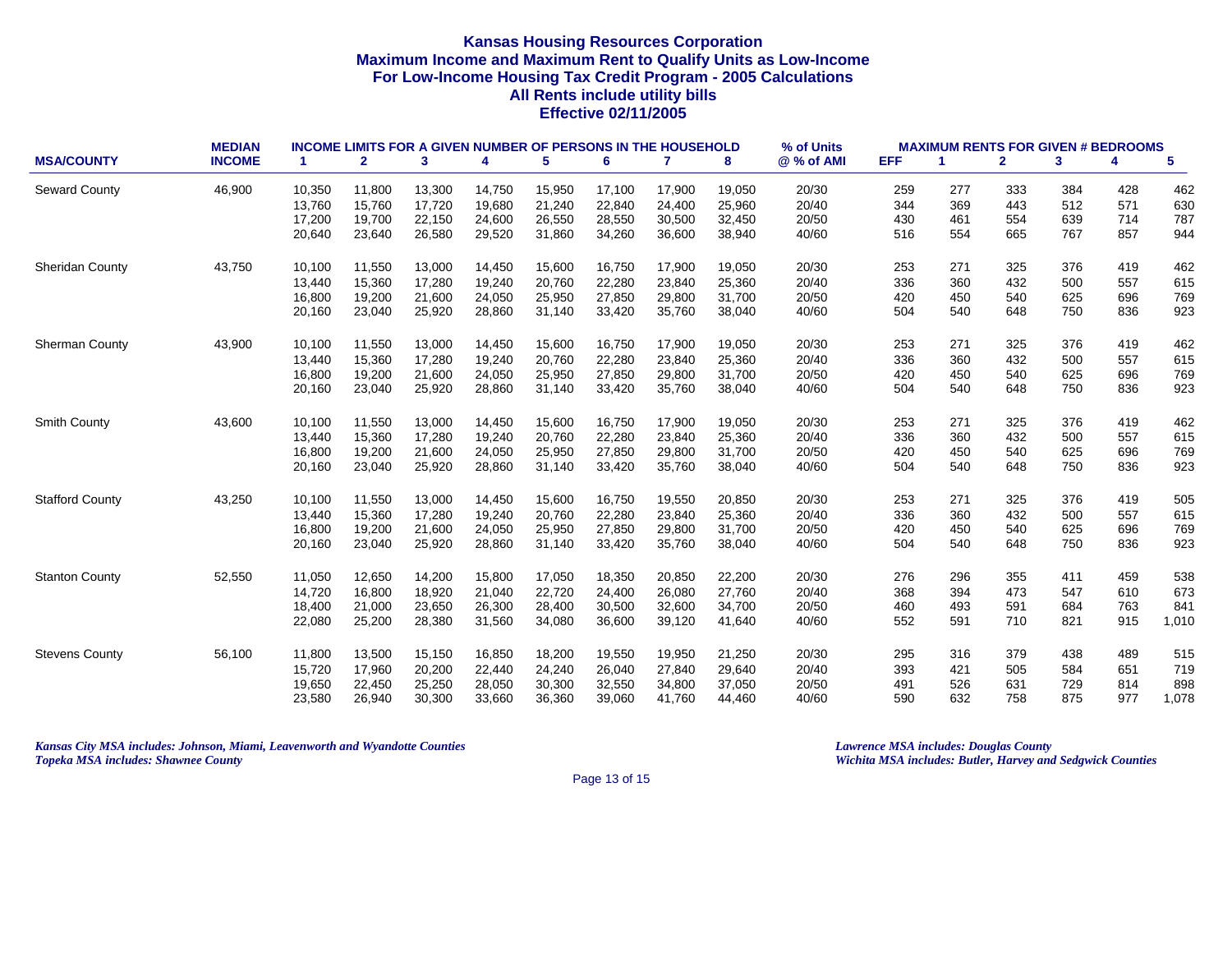| <b>MSA/COUNTY</b>        | <b>MEDIAN</b><br><b>INCOME</b> |        | <b>INCOME LIMITS FOR A GIVEN NUMBER OF PERSONS IN THE HOUSEHOLD</b><br>$\mathbf{2}$<br>3<br>5<br>6<br>$\mathbf{7}$<br>4<br>8<br>-1. |        |        |        |        |        |        |            | <b>MAXIMUM RENTS FOR GIVEN # BEDROOMS</b><br><b>EFF</b><br>5<br>$\mathbf{2}$<br>3<br>4<br>-1 |     |     |     |     |       |
|--------------------------|--------------------------------|--------|-------------------------------------------------------------------------------------------------------------------------------------|--------|--------|--------|--------|--------|--------|------------|----------------------------------------------------------------------------------------------|-----|-----|-----|-----|-------|
|                          |                                |        |                                                                                                                                     |        |        |        |        |        |        | @ % of AMI |                                                                                              |     |     |     |     |       |
| <b>Sumner County</b>     | 53,150                         | 11,250 | 12,900                                                                                                                              | 14,500 | 16.100 | 17,400 | 18,700 | 19,550 | 20,800 | 20/30      | 281                                                                                          | 302 | 363 | 419 | 468 | 504   |
|                          |                                | 15,000 | 17,160                                                                                                                              | 19,280 | 21,440 | 23,160 | 24,880 | 26,600 | 28,320 | 20/40      | 375                                                                                          | 402 | 482 | 558 | 622 | 687   |
|                          |                                | 18,750 | 21,450                                                                                                                              | 24,100 | 26,800 | 28,950 | 31,100 | 33,250 | 35,400 | 20/50      | 469                                                                                          | 503 | 603 | 697 | 778 | 858   |
|                          |                                | 22,500 | 25,740                                                                                                                              | 28,920 | 32,160 | 34,740 | 37,320 | 39,900 | 42,480 | 40/60      | 563                                                                                          | 603 | 723 | 836 | 933 | 1,030 |
| <b>Thomas County</b>     | 52,500                         | 11,050 | 12,600                                                                                                                              | 14,200 | 15,750 | 17,000 | 18,250 | 17,900 | 19,050 | 20/30      | 276                                                                                          | 296 | 355 | 409 | 456 | 462   |
|                          |                                | 14,720 | 16,800                                                                                                                              | 18,920 | 21,000 | 22,680 | 24,360 | 26,040 | 27,720 | 20/40      | 368                                                                                          | 394 | 473 | 546 | 609 | 672   |
|                          |                                | 18,400 | 21,000                                                                                                                              | 23,650 | 26,250 | 28,350 | 30,450 | 32,550 | 34,650 | 20/50      | 460                                                                                          | 493 | 591 | 683 | 761 | 840   |
|                          |                                | 22,080 | 25,200                                                                                                                              | 28,380 | 31,500 | 34,020 | 36,540 | 39,060 | 41,580 | 40/60      | 552                                                                                          | 591 | 710 | 819 | 914 | 1,008 |
| <b>Trego County</b>      | 46,200                         | 10,100 | 11,550                                                                                                                              | 13,000 | 14,450 | 15,600 | 16,750 | 20,500 | 21,800 | 20/30      | 253                                                                                          | 271 | 325 | 376 | 419 | 529   |
|                          |                                | 13,440 | 15,360                                                                                                                              | 17,280 | 19,240 | 20,760 | 22,280 | 23,840 | 25,360 | 20/40      | 336                                                                                          | 360 | 432 | 500 | 557 | 615   |
|                          |                                | 16,800 | 19,200                                                                                                                              | 21,600 | 24,050 | 25,950 | 27,850 | 29,800 | 31,700 | 20/50      | 420                                                                                          | 450 | 540 | 625 | 696 | 769   |
|                          |                                | 20,160 | 23,040                                                                                                                              | 25,920 | 28,860 | 31,140 | 33,420 | 35,760 | 38,040 | 40/60      | 504                                                                                          | 540 | 648 | 750 | 836 | 923   |
| <b>Wabaunsee County</b>  | 55,100                         | 11,600 | 13,250                                                                                                                              | 14,900 | 16,550 | 17,850 | 19,200 | 17,900 | 19,050 | 20/30      | 290                                                                                          | 311 | 373 | 430 | 480 | 462   |
|                          |                                | 15,440 | 17,640                                                                                                                              | 19,840 | 22,040 | 23,800 | 25,560 | 27,320 | 29,080 | 20/40      | 386                                                                                          | 414 | 496 | 573 | 639 | 705   |
|                          |                                | 19,300 | 22,050                                                                                                                              | 24,800 | 27,550 | 29,750 | 31,950 | 34,150 | 36,350 | 20/50      | 483                                                                                          | 517 | 620 | 716 | 799 | 881   |
|                          |                                | 23,160 | 26,460                                                                                                                              | 29,760 | 33,060 | 35,700 | 38,340 | 40,980 | 43,620 | 40/60      | 579                                                                                          | 620 | 744 | 860 | 959 | 1,058 |
| <b>Wallace County</b>    | 47,750                         | 10,100 | 11,550                                                                                                                              | 13,000 | 14,450 | 15,600 | 16,750 | 17,900 | 19,050 | 20/30      | 253                                                                                          | 271 | 325 | 376 | 419 | 462   |
|                          |                                | 13,440 | 15,360                                                                                                                              | 17,280 | 19,240 | 20,760 | 22,280 | 23,840 | 25,360 | 20/40      | 336                                                                                          | 360 | 432 | 500 | 557 | 615   |
|                          |                                | 16,800 | 19,200                                                                                                                              | 21,600 | 24,050 | 25,950 | 27,850 | 29,800 | 31,700 | 20/50      | 420                                                                                          | 450 | 540 | 625 | 696 | 769   |
|                          |                                | 20,160 | 23,040                                                                                                                              | 25,920 | 28,860 | 31,140 | 33,420 | 35,760 | 38,040 | 40/60      | 504                                                                                          | 540 | 648 | 750 | 836 | 923   |
| <b>Washington County</b> | 42,550                         | 10,100 | 11,550                                                                                                                              | 13,000 | 14,450 | 15,600 | 16,750 | 17,900 | 19,050 | 20/30      | 253                                                                                          | 271 | 325 | 376 | 419 | 462   |
|                          |                                | 13,440 | 15,360                                                                                                                              | 17,280 | 19,240 | 20,760 | 22,280 | 23,840 | 25,360 | 20/40      | 336                                                                                          | 360 | 432 | 500 | 557 | 615   |
|                          |                                | 16,800 | 19,200                                                                                                                              | 21,600 | 24,050 | 25,950 | 27,850 | 29,800 | 31,700 | 20/50      | 420                                                                                          | 450 | 540 | 625 | 696 | 769   |
|                          |                                | 20,160 | 23,040                                                                                                                              | 25,920 | 28,860 | 31,140 | 33,420 | 35,760 | 38,040 | 40/60      | 504                                                                                          | 540 | 648 | 750 | 836 | 923   |
| <b>Wichita County</b>    | 46,550                         | 10,100 | 11,550                                                                                                                              | 13,000 | 14,450 | 15,600 | 16,750 | 17,900 | 19,050 | 20/30      | 253                                                                                          | 271 | 325 | 376 | 419 | 462   |
|                          |                                | 13,440 | 15,360                                                                                                                              | 17,280 | 19,240 | 20,760 | 22,280 | 23,840 | 25,360 | 20/40      | 336                                                                                          | 360 | 432 | 500 | 557 | 615   |
|                          |                                | 16,800 | 19,200                                                                                                                              | 21,600 | 24,050 | 25,950 | 27,850 | 29,800 | 31,700 | 20/50      | 420                                                                                          | 450 | 540 | 625 | 696 | 769   |
|                          |                                | 20,160 | 23,040                                                                                                                              | 25,920 | 28,860 | 31,140 | 33,420 | 35,760 | 38,040 | 40/60      | 504                                                                                          | 540 | 648 | 750 | 836 | 923   |

*Kansas City MSA includes: Johnson, Miami, Leavenworth and Wyandotte Counties Lawrence MSA includes: Douglas County Topeka MSA includes: Shawnee County Wichita MSA includes: Butler, Harvey and Sedgwick Counties*

Page 14 of 15